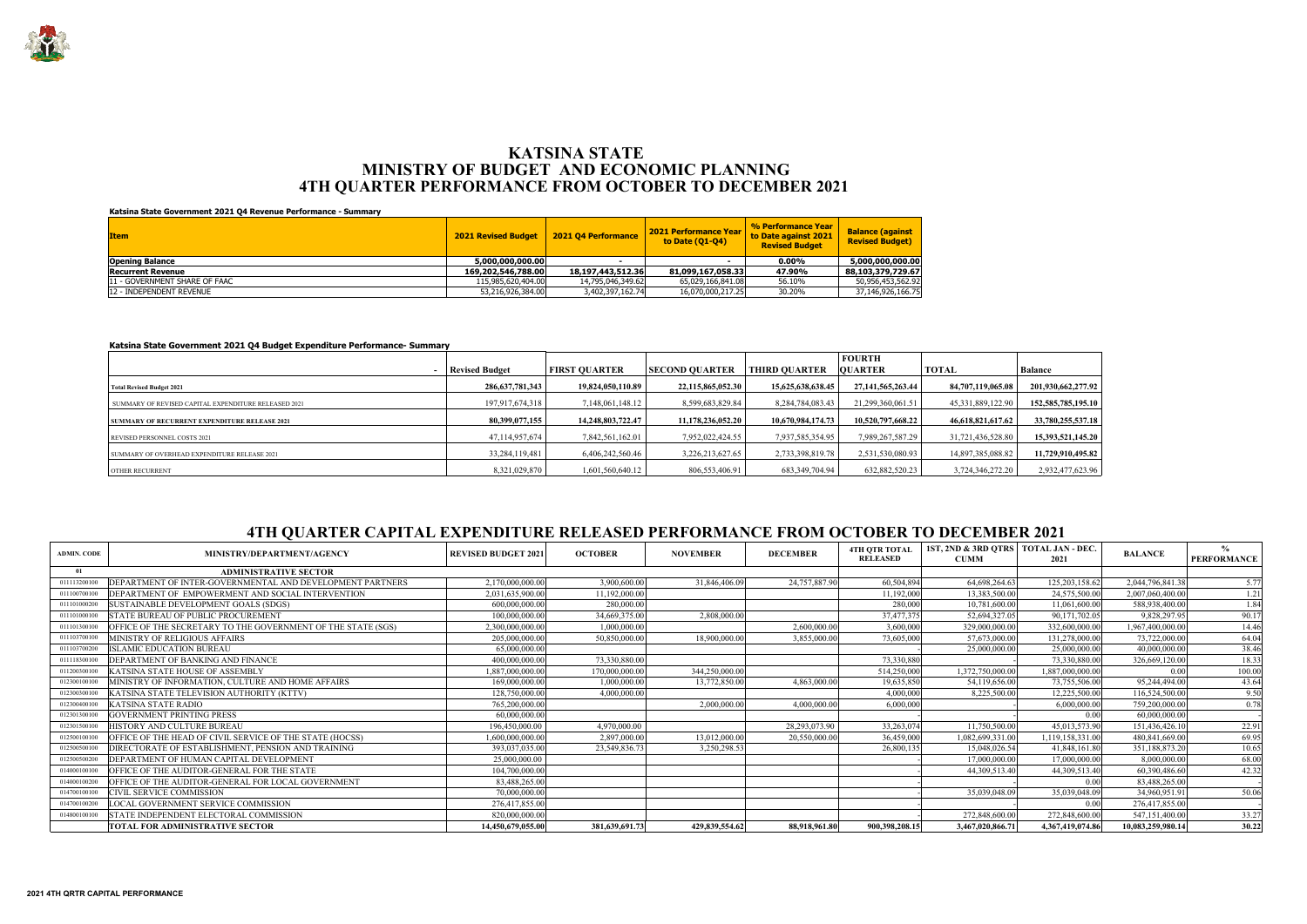

| <b>ADMIN. CODE</b> | MINISTRY/DEPARTMENT/AGENCY                           | <b>REVISED BUDGET 2021</b> | <b>OCTOBER</b>   | <b>NOVEMBER</b>   | <b>DECEMBER</b>   | <b>4TH OTR TOTAL</b><br><b>RELEASED</b> | 1ST, 2ND & 3RD QTRS   TOTAL JAN - DEC.<br><b>CUMM</b> | 2021              | <b>BALANCE</b>    | $\%$<br><b>PERFORMANCE</b> |
|--------------------|------------------------------------------------------|----------------------------|------------------|-------------------|-------------------|-----------------------------------------|-------------------------------------------------------|-------------------|-------------------|----------------------------|
| $_{02}$            | <b>ECONOMIC SECTOR</b>                               |                            |                  |                   |                   |                                         |                                                       |                   |                   |                            |
| 021500100100       | MINISTRY OF AGRICULTURE AND NATURAL RESOURCES        | 9,636,166,953.00           | 18,192,631.50    | 115,413,001.67    | 238, 112, 767. 45 | 371,718,401                             | 969,285,592.51                                        | 1,341,003,993.13  | 8,295,162,959.87  | 13.92                      |
| 021511000100       | <b>FARMERS SUPPLY COMPANY (FASCOKT)</b>              | 3,420,000,000.00           | 3,465,940.63     | 10,015,000.00     |                   | 13,480,941                              | 134, 169, 478. 40                                     | 147,650,419.03    | 3,272,349,580.97  | 4.32                       |
| 021511400100       | AGRICULTURAL AND RURAL DEVELOPMENT AUTHORITY         | 3,984,456,553.00           | 71.254.104.26    | 13,405,000.00     | 26.204.500.92     | 110,863,605                             | 163,429,947.06                                        | 274, 293, 552. 24 | 3,710,163,000.76  | 6.88                       |
| 021511500100       | DEPARTMENT OF LIVESTOCK AND GRAZING RESERVE          | 2.910.000.000.00           | 107,044,000.00   | 280,000.00        | 314,996,500.00    | 422,320,500                             | 578,598,299.52                                        | 1,000,918,799.52  | 1,909,081,200.48  | 34.40                      |
| 022000100100       | MINISTRY OF FINANCE                                  | 6,018,308,389.00           | 500,000.00       | 200,000,000.00    | 350,000,000.00    | 550,500,000                             | 1,647,905,697.97                                      | 2,198,405,697.97  | 3,819,902,691.03  | 36.53                      |
| 022000300100       | MINISTRY OF BUDGET AND ECONOMIC PLANNING             | 305,000,000.00             |                  | 22,658,137.89     |                   | 22,658,138                              | 22,916,000.00                                         | 45,574,137.89     | 259,425,862.11    | 14.94                      |
| 022200100100       | MINISTRY OF COMMERCE, INDUSTRY AND TOURISM           | 1,015,000,000.00           | 38,928,000.00    | 500,000.00        | 1,122,500.00      | 40,550,500                              | 138,923,825.43                                        | 179,474,325.43    | 835, 525, 674. 57 | 17.68                      |
| 022200100200       | <b>INVESTMENT PROMOTION AGENCY</b>                   | 1,861,587,500.00           |                  |                   |                   |                                         | 374,548,492.65                                        | 374,548,492.65    | 1,487,039,007.35  | 20.12                      |
| 022205300100       | DEPARTMENT OF MARKET DEVELOPMENT                     | 300,000,000.00             | 7,253,526.82     |                   |                   | 7,253,527                               | 56,414,163.04                                         | 63,667,689.86     | 236, 332, 310.14  | 21.22                      |
| 022600100100       | <b>MINISTRY OF LANDS</b>                             | 2,210,000,000.00           |                  |                   | 176, 175, 404.50  | 176, 175, 405                           | 59,560,450.7                                          | 235, 735, 855. 21 | 1,974,264,144.79  | 10.67                      |
| 025305600100       | KATSINA STATE URBAN AND REGIONAL PLANNING BOARD      | 200,000,000.00             |                  |                   |                   |                                         |                                                       | 0.00              | 200,000,000.00    |                            |
| 023400200100       | OFFICE OF THE SURVEYOR-GENERAL                       | 42,000,000.00              |                  |                   |                   |                                         |                                                       | 0.00              | 42,000,000.00     |                            |
| 022700500100       | DEPARTMENT OF EMPLOYMENT PROMOTION                   | 20,000,000.00              |                  |                   |                   |                                         |                                                       | 0.00              | 20,000,000.00     |                            |
| 022800100100       | MINISTRY OF SCIENCE, TECHNOLOGY AND INNOVATION       | 646, 365, 948.00           |                  |                   | 651,000.00        | 651,000                                 | 43,869,000.00                                         | 44,520,000.00     | 601,845,948.00    | 6.89                       |
| 022800700100       | KATSINA STATE INSTITUTE OF TECHNOLOGY AND MANAGEMENT | 740,000,000.00             | 6,474,539.86     | 7,529,450.00      |                   | 14,003,990                              | 64,597,528.16                                         | 78,601,518.02     | 661,398,481.98    | 10.62                      |
| 023100100100       | DEPARTMENT OF POWER AND ENERGY                       | 115,104,800.00             |                  |                   |                   |                                         | 58,334,445.00                                         | 58,334,445.00     | 56,770,355.00     | 50.68                      |
| 023100300100       | RURAL ELECTRIFICATION BOARD (REB)                    | 2,405,023,335.00           | 42,126,426.25    |                   |                   | 42,126,426                              | 381,775,935.32                                        | 423,902,361.57    | 1,981,120,973.43  | 17.63                      |
| 023305100100       | MINISTRY OF RESOURCE DEVELOPMENT                     | 1,870,000,000.00           |                  |                   | 7,389,000.00      | 7,389,000                               | 68,776,650.00                                         | 76,165,650.00     | 1,793,834,350.00  | 4.07                       |
| 023400100100       | MINISTRY OF WORKS, HOUSING AND TRANSPORT             | 40,706,031,489.00          | 1,806,227,953.90 | 10,081,871,338.78 | 2,693,236,641.36  | 14,581,335,934                          | 3,679,073,259.67                                      | 18,260,409,193.71 | 22,445,622,295.29 | 44.86                      |
| 023400400100       | STATE ROAD MAINTENANCE MANAGEMENT AGENCY (KASROMA)   | 3,857,966,027.00           |                  | 30,000,000.00     |                   | 30,000,000                              | 1,298,519,287.92                                      | 1,328,519,287.92  | 2,529,446,739.08  | 34.44                      |
| 025301000100       | <b>HOUSING AUTHORITY</b>                             | 1,082,261,459.00           |                  |                   |                   |                                         | 71,477,845.77                                         | 71,477,845.77     | 1,010,783,613.23  | 6.60                       |
| 025200100100       | MINISTRY OF WATER RESOURCES                          | 18,221,000,000.00          | 387,602,980.40   | 50,267,578.60     | 873,144,160.45    | 1,311,014,719                           | 2,135,125,906.90                                      | 3,446,140,626.35  | 14,774,859,373.65 | 18.91                      |
| 025210300100       | RURAL WATER SUPPLY AND SANITATION AGENCY (RUWASSA)   | 2,414,000,000.00           |                  |                   | 3,775,550.00      | 3,775,550                               | 403,920,791.61                                        | 407,696,341.61    | 2,006,303,658.39  | 16.89                      |
| 025210400100       | DEPARTMENT OF RURAL AND SEMI-URBAN WATER SUPPLY      | 1,613,601,585.00           | 7,177,365.00     | 13,993,647.77     |                   | 21,171,013                              | 272,126,370.26                                        | 293, 297, 383. 03 | 1,320,304,201.97  | 18.18                      |
|                    | <b>TOTAL FOR ECONOMIC SECTOR</b>                     | 105.593.874.038.00         | 2,496,247,468.62 | 10,545,933,154.71 | 4.684.808.024.68  | 17,726,988,648.01                       | 12,623,348,967.90                                     | 30,350,337,615.91 | 75,243,536,422.09 | 28.74                      |
| -03                | <b>LAW AND JUSTUCE SECTOR</b>                        |                            |                  |                   |                   |                                         |                                                       |                   |                   |                            |
| 031801100100       | JUDICIAL SERVICE COMMISSION                          | 26,340,000.00              |                  | 3,951,000.00      |                   | 3,951,000                               | 20,621,000.00                                         | 24,572,000.00     | 1,768,000.00      | 93.29                      |
| 032600100100       | MINISTRY OF JUSTICE                                  | 150,000,000.00             | 3,500,000.00     | 7,000,000.00      | 4,448,000.00      | 14,948,000                              | 31,643,750.00                                         | 46,591,750.00     | 103,408,250.00    | 31.06                      |
| 032605100100       | HIGH COURT OF JUSTICE                                | 874,000,000.00             | 127,350,000.00   |                   |                   | 127,350,000                             | 486,139,000.00                                        | 613,489,000.00    | 260,511,000.00    | 70.19                      |
| 032605300100       | <b>SHARIA COURT OF APPEAL</b>                        | 227,500,000.00             | 34,125,000.00    |                   | 34,125,000.00     | 68,250,000                              | 48,125,000.00                                         | 116,375,000.00    | 111,125,000.00    | 51.15                      |
| 032605400100       | <b>SHARIA COMMISSION</b>                             | 19,000,000.00              |                  |                   |                   |                                         | 3,000,000.00                                          | 3,000,000.00      | 16,000,000.00     | 15.79                      |
|                    | <b>TOTAL FOR LAW &amp; JUSTICE SECTOR</b>            | 1,296,840,000.00           | 164,975,000.00   | 10.951.000.00     | 38,573,000.00     | 214,499,000                             | 589,528,750.00                                        | 804,027,750.00    | 492,812,250.00    | 62.00                      |

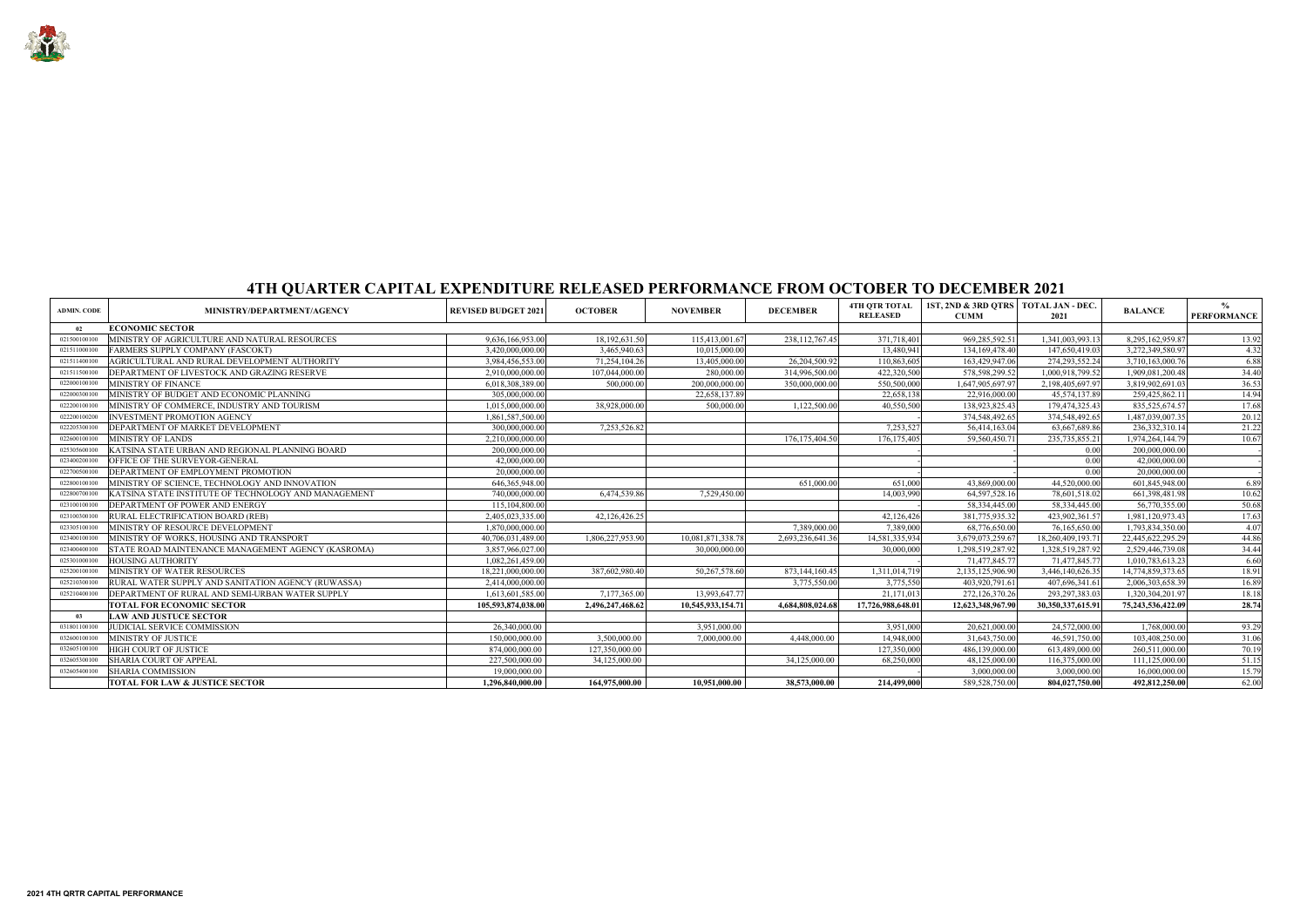

| <b>ADMIN. CODE</b> | MINISTRY/DEPARTMENT/AGENCY                                  | <b>REVISED BUDGET 2021</b> | <b>OCTOBER</b>   | <b>NOVEMBER</b>   | <b>DECEMBER</b>  | <b>4TH OTR TOTAL</b><br><b>RELEASED</b> | 1ST, 2ND & 3RD OTRS   TOTAL JAN - DEC.<br><b>CUMM</b> | 2021              | <b>BALANCE</b>     | $\frac{0}{0}$<br><b>PERFORMANCE</b> |
|--------------------|-------------------------------------------------------------|----------------------------|------------------|-------------------|------------------|-----------------------------------------|-------------------------------------------------------|-------------------|--------------------|-------------------------------------|
| 05                 | <b>SOCIAL SECTOR</b>                                        |                            |                  |                   |                  |                                         |                                                       |                   |                    |                                     |
| 051300100100       | MINISTRY OF SPORTS AND SOCIAL DEVELOPMENT                   | 943,528,900.00             | 15,313,000.00    | 350,000.00        | 67,199,500.00    | 82,862,500                              | 351,835,852.16                                        | 434,698,352.16    | 508,830,547.84     | 46.07                               |
| 053505300100       | STATE EMERGENCY MANAGEMENT AGENCY (SEMA)                    | 650,000,000.00             |                  |                   | 158,588,100.00   | 158,588,100                             | 157,442,300.00                                        | 316,030,400.00    | 333,969,600.00     | 48.62                               |
| 051300200100       | DEPARTMENT OF YOUTH DEVELOPMENT                             | 140,000,000.00             | 2,780,000.00     | 1,662,500.00      |                  | 4,442,500                               | 73,877,053.02                                         | 78,319,553.02     | 61,680,446.98      | 55.94                               |
| 051400100100       | MINISTRY OF WOMEN AFFAIRS                                   | 520,000,000.00             | 2,630,000.00     |                   | 41,686,421.55    | 44,316,422                              | 80,779,000.00                                         | 125,095,421.55    | 394,904,578.45     | 24.06                               |
| 051400100200       | DEPARTMENT OF GIRL CHILD EDUCATION AND CHILD DEVELOPMENT    | 128,900,000.00             |                  | 30,830,000.00     | 3,407,500.00     | 34,237,500                              | 45,111,224.99                                         | 79,348,724.99     | 49,551,275.01      | 61.56                               |
| 051400200100       | DEPARTMENT OF SKILLS ACQUISITION AND VOCATIONAL TRAINING    | 444,100,410.00             |                  |                   |                  |                                         | 55,647,972.50                                         | 55,647,972.50     | 388,452,437.50     | 12.53                               |
| 051700100100       | MINISTRY OF EDUCATION                                       | 5,920,839,605.00           | 59,811,760.00    | 336,738,400.00    |                  | 396,550,160                             | 2,026,056,653.48                                      | 2,422,606,813.48  | 3,498,232,791.52   | 40.92                               |
| 051700300100       | STATE UNIVERSAL BASIC EDUCATION BOARD (SUBEB)               | 5,025,052,448.00           |                  |                   | 65,324,206.21    | 65,324,206                              | 5,400,000.00                                          | 70,724,206.21     | 4,954,328,241.79   | 1.41                                |
| 051700800100       | <b>KATSINA STATE LIBRARY BOARD</b>                          | 77,708,335.00              |                  |                   |                  |                                         | 4,640,087.53                                          | 4,640,087.53      | 73,068,247.47      | 5.97                                |
| 051701000100       | AGENCY FOR MASS EDUCATION                                   | 79,970,545.00              |                  |                   |                  |                                         | 17,961,000.00                                         | 17,961,000.00     | 62,009,545.00      | 22.46                               |
| 051705300100       | SCIENCE AND TECHNICAL EDUCATION BOARD (STEB)                | 1,834,517,647.00           | 30,132,300.00    | 15,316,763.28     | 114,573,214.50   | 160,022,278                             | 329,992,428.91                                        | 490,014,706.69    | 1,344,502,940.31   | 26.71                               |
| 051700100200       | <b>DEPARTMENT OF HIGHER EDUCATION</b>                       | 2,365,000,000.00           | 15,000,000.00    | 29, 143, 333.00   |                  | 44, 143, 333                            | 154,002,894.50                                        | 198,146,227.50    | 2,166,853,772.50   | 8.38                                |
| 051701700100       | YUSUFU BALA USMAN COLLEGE, DAURA                            | 766,399,634.00             |                  |                   |                  |                                         | 93,859,825.00                                         | 93,859,825.00     | 672,539,809.00     | 12.25                               |
| 051701800100       | HASSAN USMAN KATSINA POLYTECHNIC                            | 355,000,000.00             |                  |                   |                  |                                         | 31,529,686.00                                         | 31,529,686.00     | 323,470,314.00     | 8.88                                |
| 051701900100       | ISA KAITA COLLEGE OF EDUCATION DUTSIN-MA                    | 274,937,400.00             |                  |                   |                  |                                         | 37,225,734.43                                         | 37, 225, 734. 43  | 237,711,665.57     | 13.54                               |
| 051702100100       | UMARU MUSA YAR'ADUA UNIVERSITY, KATSINA                     | 1,535,000,000.00           |                  | 45,960,000.00     |                  | 45,960,000                              | 44,919,854.95                                         | 90,879,854.95     | 1,444,120,145.05   | 5.92                                |
| 051705600100       | KATSINA STATE SCHOLARSHIP BOARD (KTSSB)                     | 1.300.000.000.00           |                  | 142,858,307.50    | 131,642,368.00   | 274,500,676                             | 237, 254, 307.50                                      | 511,754,983.00    | 788,245,017.00     | 39.37                               |
| 052100100100       | MINISTRY OF HEALTH                                          | 14, 127, 285, 737.00       | 1,328,775.00     | 24,948,462.43     | 42,348,798.11    | 68,626,036                              | 386,817,188.04                                        | 455, 443, 223. 58 | 13,671,842,513.42  | 3.22                                |
| 052100200100       | CONTRIBUTORY HEALTH CARE DEVELOPMENT AGENCY                 | 3,705,993,111.00           | 13,600,000.00    |                   |                  | 13,600,000                              | 62,900,000.00                                         | 76,500,000.00     | 3,629,493,111.00   | 2.06                                |
| 052100300100       | STATE PRIMARY HEALTH CARE DEVELOPMENT AGENCY (SPHCDA)       | 3,036,225,537.00           |                  |                   | 23,077,213.00    | 23,077,213                              | 5,445,000.00                                          | 28,522,213.00     | 3,007,703,324.00   | 0.94                                |
| 052110400100       | <b>COLLEGE OF NURSING AND MIDWIFERY</b>                     | 2,162,550,000.00           | 6,374,627.73     | 7,076,916.00      |                  | 13,451,544                              | 1,260,000.00                                          | 14,711,543.73     | 2,147,838,456.27   | 0.68                                |
| 052110600100       | <b>COLLEGE OF HEALTH SCIENCES</b>                           | 561,665,600.00             |                  |                   |                  |                                         | 66,817,947.79                                         | 66,817,947.79     | 494,847,652.21     | 11.90                               |
| 052111300200       | DRUGS SUPPLY MANAGEMENT AGENCY                              | 225,750,000.00             |                  |                   |                  |                                         |                                                       | 0.00              | 225,750,000.00     |                                     |
| 052110200100       | HEALTH SERVICES MANAGEMENT BOARD (HSMB)                     | 1,574,972,078.00           | 11,840,000.00    | 39,917,926.57     | 97,127,440.00    | 148,885,367                             | 322,971,150.39                                        | 471,856,516.96    | 1,103,115,561.04   | 29.96                               |
| 052111600100       | STATE AGENCY FOR THE CONTROL OF AIDS                        | 1,130,563,126.00           |                  |                   |                  |                                         | 17,500,000.00                                         | 17,500,000.00     | 1,113,063,126.00   | 1.55                                |
| 052111300100       | DEPARTMENT OF DRUGS, NARCOTICS AND HUMAN TRAFFICKING        | 178,000,000.00             |                  | 5,360,000.00      |                  | 5,360,000                               |                                                       | 5,360,000.00      | 172,640,000.00     | 3.01                                |
| 053500100100       | MINISTRY OF ENVIRONMENT                                     | 23,531,456,685.00          | 221,721,370.22   | 52,535,000.00     | 358,307,076.00   | 632,563,446                             | 2,665,470,166.11                                      | 3,298,033,612.33  | 20,233,423,072.67  | 14.02                               |
| 053501600100       | STATE ENVIRONMENTAL PROTECTION AND SANITATION AGENCY (SEPA) | 668,186,500.00             |                  |                   | 235,326,926.25   | 235,326,926                             |                                                       | 235,326,926.25    | 432,859,573.75     | 35.22                               |
| 051900100200       | MINISTRY FOR RURAL DEVELOPMENT                              | 2,900,000,000.00           |                  |                   |                  |                                         | 36,988,149.48                                         | 36,988,149.48     | 2,863,011,850.52   | 1.28                                |
| 055100300100       | DEPARTMENT OF COMMUNITY DEVELOPMENT                         | 290,000,000.00             |                  |                   | 5,636,000.00     | 5,636,000                               | 38,925,000.00                                         | 44,561,000.00     | 245,439,000.00     | 15.37                               |
| 055100100100       | MINISTRY FOR LOCAL GOVERNMENT AND CHIEFTAINCY AFFAIRS       | 122,677,927.00             |                  |                   |                  |                                         |                                                       | 0.00              | 122,677,927.00     |                                     |
|                    | <b>TOTAL FOR SOCIAL SECTOR</b>                              | 76,576,281,225.00          | 380,531,832.95   | 732,697,608.78    | 1,344,244,763.62 | 2,457,474,205.35                        | 7,352,630,476.78                                      | 9,810,104,682.13  | 66,766,176,542.87  | 12.81                               |
|                    |                                                             |                            |                  |                   |                  |                                         |                                                       |                   |                    |                                     |
|                    | <b>GRAND TOTAL</b>                                          | 197,917,674,318.00         | 3,423,393,993.30 | 11,719,421,318.11 | 6,156,544,750.10 | 21,299,360,061.51                       | 24,032,529,061.39                                     | 45,331,889,122.90 | 152,585,785,195.10 | 22.90                               |

|              | PERSONNEL COST MINISTRIES AND DEPARTMENTS                             |                     |                |                  |                   |                  |                         |                         |                   |               |  |
|--------------|-----------------------------------------------------------------------|---------------------|----------------|------------------|-------------------|------------------|-------------------------|-------------------------|-------------------|---------------|--|
| <b>CODE</b>  | <b>MDAs</b>                                                           | 2021 Revised Budget | OCT. EXP.      | <b>NOV. EXP.</b> | DEC. EXP.         | TOTAL            | 1st & 2nd,3rd Otr TOTAL | <b>JAN TO DEC TOTAL</b> | <b>BALANCE</b>    | $\frac{0}{0}$ |  |
| 01           | <b>ADMINISTRATIVE SECTOR</b>                                          | 4,233,242,644.00    | 353,932,093.30 | 352,045,970.42   | 709.011.940.16    | 1.414.990.003.88 | 2,103,873,342.87        | 3,518,863,346.75        | 714,379,297.25    | 83.12%        |  |
| 011100100100 | <b>GOVERNMENT HOUSE</b>                                               | 112,016,177.00      | 16,329,784.39  | 16.012.071.90    | 15,963,086.33     | 48.304.942.62    | 88,518,367.57           | 136,823,310.19          | (24,807,133.19)   | 122.15%       |  |
| 011100100200 | <b>DEPUTY GOVERNORS OFFICE</b>                                        | 54,303,057.00       | 4,149,313.51   | 4.149.313.51     | 4,149,313.51      | 12,447,940.53    | 25,486,427.98           | 37,934,368.51           | 16,368,688.49     | 69.86%        |  |
| 011113200100 | DEPARTMENT OF INTER-GOVERNMENTAL AND DEVELOPMENT PARTNERS             | 14,398,050,00       | 3,648,307.97   | 3,648,307.97     | 3,656,360.08      | 10,952,976.02    | 21.018.266.79           | 31,971,242.81           | (17,573,192.81)   | 222.05%       |  |
| 011100700100 | DEPARTMENT OF EMPOWERMENT AND SOCIAL INTERVENTION                     | 5,729,815.00        | 1.274.514.39   | 1.274,514.39     | 1.113.093.1       | 3,662,121.97     | 6.629.460.18            | 10.291.582.15           | (4,561,767.15)    | 179.61%       |  |
| 011101000200 | SUSTAINABLE DEVELOPMENT GOALS (SDGS)                                  | 5.428,235.00        | 975,909.66     | 975,909.66       | 975,909.66        | 2,927,728.98     | 5,756,479.96            | 8.684.208.94            | (3,255,973.94)    | 159.98%       |  |
| 011101300100 | OFFICE OF THE SECRETARY TO THE GOVERNMENT OF THE STATE (SGS)          | 255,627,114.00      | 23,963,672.83  | 23,922,426.45    | 23,925,019.61     | 71,811,118.89    | 144,319,398.54          | 216,130,517.43          | 39,496,596.57     | 84.55%        |  |
| 011101300100 | Security Allowance                                                    | 1.595.913.000.00    | 137,785,610.00 | 137,713,610.00   | 495, 365, 216, 50 | 770,864,436.50   | 805,453,260.00          | 1.576.317.696.50        | 19,595,303.50     | 98.77%        |  |
| 011101300300 | OFFICE OF THE SPECIAL ADVISER SECURITY                                | 5.816.930.00        |                |                  |                   |                  |                         | $\sim$                  | 5.816.930.00      | $0.00\%$      |  |
| 011103700100 | MINISTRY OF RELIGIOUS AFFAIRS                                         | 59,690,175.00       | 4,602,924.63   | 4,602,924.63     | 4,606,811.1       | 13,812,660.39    | 30.463.222.08           | 44,275,882.47           | 15,414,292.53     | 74.18%        |  |
| 011103700200 | <b>ISLAMIC EDUCATION BUREAU</b>                                       | 58,540,198.00       | 3,814,748.20   | 3,818,676.27     | 3,830,152.53      | 11,463,577.00    | 24,114,235.94           | 35,577,812.94           | 22,962,385.06     | 60.78%        |  |
| 011103700300 | Pilgrims Welfare Board                                                | 53,345,246.00       | 4,070,917.93   | 4,622,962.72     | 4.403.014.13      | 13,096,894.78    | 25,847,762.62           | 38,944,657.40           | 14,400,588.60     | 73.00%        |  |
| 011104400100 | Ministry of Special Duties                                            | 5.816.930.00        |                |                  |                   | $\sim$           | $\sim$                  | $\sim$                  | 5.816.930.00      | $0.00\%$      |  |
| 011118300100 | DEPARTMENT OF BANKING AND FINANCE                                     | 13,476,094.00       | 1.703.555.32   | 1,706,981.89     | 1,710,285.48      | 5,120,822.69     | 7,470,340.24            | 12,591,162.93           | 884,931.07        | 93.43%        |  |
| 011200300100 | <b>KATSINA STATE HOUSE OF ASSEMBLY</b>                                | 475,587,170.00      | 36,028,423.94  | 35,648,226.43    | 35,679,699.25     | 107.356.349.62   | 195,299,255.98          | 302.655.605.60          | 172,931,564.40    | 63.64%        |  |
| 011200500100 | DEPT. OF LEGISLATIVE MATTERS                                          | 5,729,815.00        | 370,472.70     | 370,472.70       | 370,472.70        | 1.111.418.10     | 1,111,418.10            | 2,222,836.20            | 3,506,978.80      | 38.79%        |  |
| 012300100100 | MINISTRY OF INFORMATION, CULTURE AND HOME AFFAIRS                     | 256,842,270.00      | 20,876,176.52  | 20,643,732.50    | 20,643,732.50     | 62, 163, 641, 52 | 129,998,836.79          | 192, 162, 478, 31       | 64,679,791.69     | 74.82%        |  |
| 012300300100 | KATSINA STATE TELEVISION AUTHORITY (KTTV)                             | 135,539,317.00      | 10,870,233,24  | 10,906,628.56    | 10.906.628.5      | 32,683,490.36    | 55.050.502.01           | 87,733,992.37           | 47,805,324.63     | 64.73%        |  |
| 012300400100 | KATSINA STATE RADIO                                                   | 139,619,833.00      | 11,494,005.21  | 11,363,141.81    | 11,363,141.81     | 34,220,288.83    | 88,304,613.50           | 122,524,902.33          | 17,094,930.6      | 87.76%        |  |
| 012301300100 | <b>GOVERNMENT PRINTING PRESS</b>                                      | 42,575,768.00       | 3.282.547.10   | 3.282.547.10     | 3.282.547.1       | 9,847,641.30     | 19,752,113.70           | 29,599,755.00           | 12,976,013.00     | 69.52%        |  |
| 012301500100 | HISTORY AND CULTURE BUREAU                                            | 83,451,492.00       | 5,470,728.24   | 5,470,728.24     | 5.353,179.7       | 16.294.636.25    | 33.078.928.62           | 49,373,564.87           | 34,077,927.13     | 59.16%        |  |
| 012300100200 | Department of Party Liaison                                           | 5,729,815.00        |                |                  |                   |                  | $\sim$                  | $\sim$                  | 5,729,815.00      | $0.00\%$      |  |
| 012300100100 | DEPARTMENT POLITICAL AFFAIRS                                          | 5,729,815.00        | 794,064.29     | 794,064.29       | 794,064.29        | 2,382,192.87     | 4,764,385.74            | 7,146,578.61            | (1, 416, 763, 61) | 124.73%       |  |
|              | 012500100100 OFFICE OF THE HEAD OF CIVIL SERVICE OF THE STATE (HOCSS) | 100,788,350.00      | 8.079.892.27   | 8.079.892.27     | 8.109.324.98      | 24,269,109.52    | 48,654,798.68           | 72,923,908.20           | 27,864,441.80     | 72.35%        |  |

#### **REVISED RECURRENT EXPENDITURE BUDGET PERFORMANCE 4TH QUARTER 2021**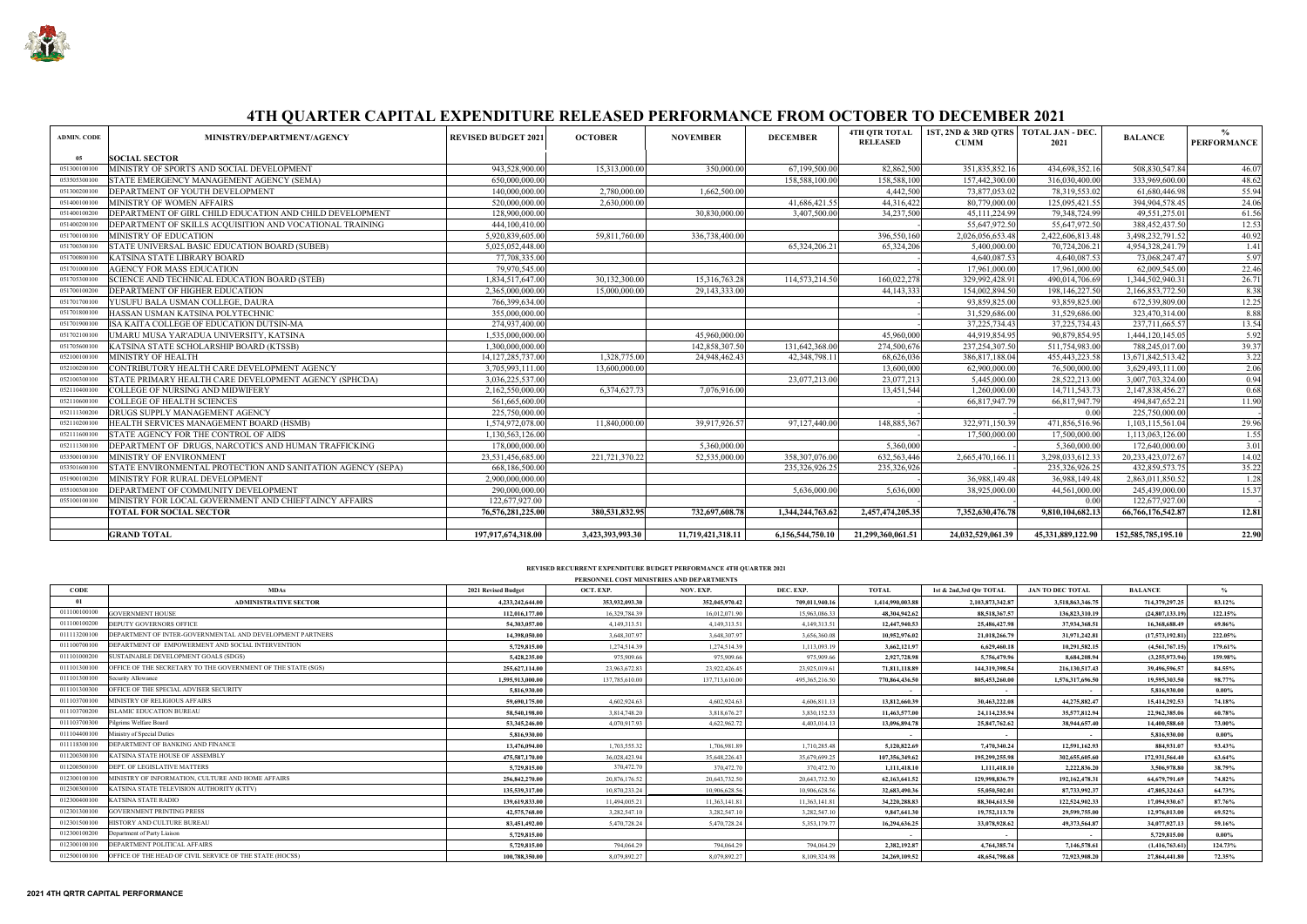

| ADMIN. CODE<br>MINISTRY/DEPARTMENT/AGENCY                                                                      | <b>REVISED BUDGET 2021</b>        | <b>OCTOBER</b>                  | <b>NOVEMBER</b>                 | <b>DECEMBER</b>                 | <b>4TH QTR TOTAL</b><br><b>RELEASED</b> | 1ST, 2ND & 3RD QTRS   TOTAL JAN - DEC.<br><b>CUMM</b> | 2021                             | <b>BALANCE</b>                    | $\frac{0}{0}$<br><b>PERFORMANCE</b> |
|----------------------------------------------------------------------------------------------------------------|-----------------------------------|---------------------------------|---------------------------------|---------------------------------|-----------------------------------------|-------------------------------------------------------|----------------------------------|-----------------------------------|-------------------------------------|
| DIRECTORATE OF ESTABLISHMENT. PENSION AND TRAINING<br>012500500100                                             | 124,025,898.00                    | 8,477,638.29                    | 8,354,159.83                    | 8,345,868.18                    | 25,177,666.30                           | 54,222,369.73                                         | 79,400,036.03                    | 44,625,861.97                     | 64.02%                              |
| 012500500200<br>DEPARTMENT OF HUMAN CAPITAL DEVELOPMENT                                                        | 5,729,815.00                      |                                 |                                 |                                 |                                         | $\sim$                                                |                                  | 5,729,815.00                      | $0.00\%$                            |
| 014000100100<br>OFFICE OF THE AUDITOR-GENERAL FOR THE STATE                                                    | 148,685,741.00                    | 9,483,303.05                    | 9,714,760.78                    | 9,544,502.85                    | 28,742,566.68                           | 66,067,132.73                                         | 94,809,699.41                    | 53,876,041.59                     | 63.77%                              |
| 014000100200<br>OFFICE OF THE AUDITOR-GENERAL FOR LOCAL GOVERNMENT                                             | 183,787,688.00                    | 13,248,384.27                   | 13,220,589.09                   | 13,220,589.09                   | 39,689,562.45                           | 79,544,121.63                                         | 119,233,684.08                   | 64,554,003.92                     | 64.88%                              |
| <b>CIVIL SERVICE COMMISSION</b><br>014700100100                                                                | 76,783,138.00                     | 6,686,967.12                    | 6,525,783.21                    | 6,467,766.51                    | 19,680,516.84                           | 39,562,614.88                                         | 59, 243, 131. 72                 | 17,540,006.28                     | 77.16%                              |
| 014700100200<br>LOCAL GOVERNMENT SERVICE COMMISSION<br>011103500200<br>L.G.S.P.B                               | 77,326,900.00                     | 7,103,043.92                    | 5,876,589.91                    | 5,879,705.65                    | 18,859,339.48                           | 39,876,226.70                                         | 58,735,566.18                    | 18,591,333.82                     | 75.96%                              |
| 014800100100<br>STATE INDEPENDENT ELECTORAL COMMISSION                                                         | 35,545,333.00<br>89,663,465.00    | 1,836,259.18<br>7,510,695.13    | 1,836,259.18<br>7,510,695.13    | 1,841,759.64                    | 5,514,278.00<br>22,532,085.39           | 13,359,153.10                                         | 18,873,431.10                    | 16,671,901.90                     | 53.10%<br>81.06%                    |
|                                                                                                                |                                   |                                 |                                 | 7,510,695.13                    |                                         | 50,149,649.08                                         | 72,681,734.47                    | 16,981,730.53                     |                                     |
| <b>ECONOMIC SECTOR</b><br>02                                                                                   | 2,744,905,422.00                  | 200,848,758.17                  | 195,373,884.93                  | 176,358,613.27                  | 572,581,256.37                          | 944,313,754.57                                        | 1,516,895,010.94                 | 1,013,016,853.75                  | 83.12%                              |
| 021500100100<br>MINISTRY OF AGRICULTURE AND NATURAL RESOURCES                                                  | 540,763,408.00                    | 41,229,053.15                   | 41,178,034.02                   | 42,011,116.69                   | 124,418,203.86                          | 271,012,142.82                                        | 395,430,346.68                   | 145,333,061.32                    | 73.12%                              |
| 021511000100<br>FARMERS SUPPLY COMPANY (FASCOKT)                                                               | 77,775,618.00                     | 6,061,568.62                    | 5,683,257.89                    | 5,656,825.26                    | 17,401,651.77                           | 35,410,967.47                                         | 52,812,619.24                    | 24,962,998.76                     | 67.90%                              |
| AGRICULTURAL AND RURAL DEVELOPMENT AUTHORITY<br>021511400100                                                   | 330,597,402.00                    | 23,926,228.11                   | 31,129,306.43                   | 23,239,542.14                   | 78,295,076.68                           | 151,532,632.24                                        | 229,827,708.92                   | 100,769,693.08                    | 69.52%                              |
| 021511500100<br>DEPARTMENT OF LIVESTOCK AND GRAZING RESERVE                                                    | 14,129,815.00                     |                                 |                                 |                                 |                                         | $\sim$                                                |                                  | 14,129,815.00                     | $0.00\%$                            |
| 022000100100<br><b>MINISTRY OF FINANCE</b>                                                                     | 47,091,280.00                     | 4,065,538.68                    | 3,941,354.42                    |                                 | 8,006,893.10                            | 26,595,276.00                                         | 34,602,169.10                    | 12,489,110.90                     | 73.48%                              |
| MINISTRY OF BUDGET AND ECONOMIC PLANNING<br>022000300100                                                       | 43,375,881.00                     | 3,780,405.12                    | 3,706,948.23                    | 3,717,731.21                    | 11,205,084.56                           | 21,895,386.06                                         | 33,100,470.62                    | 1,013,016,853.75                  | 83.12%                              |
| 022000700100<br>Office of the Accountant General                                                               | 165,656,869.00                    | 8,799,682.16                    | 8,902,568.90                    | 891,218.40                      | 18,593,469.46                           | 52,564,775.68                                         | 71,158,245.14                    | 94,498,623.86                     | 42.96%                              |
| 022200100100<br>Ministry of Commerce and Industry                                                              | 99,287,585.00                     | 6,504,748.77                    | 6,504,748.77                    | 6,513,432.99                    | 19,522,930.53                           | 45,138,412.96                                         | 64,661,343.49                    | 34,626,241.51                     | 65.13%                              |
| 022200100200<br><b>INVESTMENT PROMOTION AGENCY</b><br>022205300100<br>DEPARTMENT OF MARKET DEVELOPMENT         | 5,428,235.00                      |                                 |                                 |                                 |                                         |                                                       |                                  | 5,428,235.00                      | $0.00\%$                            |
| 022600100100<br><b>MINISTRY OF LANDS</b>                                                                       | 5,729,815.00                      |                                 |                                 |                                 |                                         |                                                       |                                  | 5,729,815.00                      | $0.00\%$<br>66.25%                  |
| 025305600100<br>KATSINA STATE URBAN AND REGIONAL PLANNING BOARD                                                | 71,855,971.00<br>52,894,063.00    | 5,263,776.94<br>3,461,667.71    | 5,263,776.94<br>3,185,161.49    | 5,275,368.46<br>3,185,161.49    | 15,802,922.34<br>9,831,990.69           | 31,800,853.65<br>17,774,790.20                        | 47,603,775.99<br>27,606,780.89   | 24,252,195.01<br>25, 287, 282. 11 | 52.19%                              |
| 023400200100<br>OFFICE OF THE SURVEYOR-GENERAL                                                                 | 22,246,990.00                     | 2,575,900.91                    | 2,575,900.91                    | 2,575,900.91                    | 7,727,702.73                            | 16,954,008.21                                         | 24,681,710.94                    | (2,434,720.94)                    | 110.94%                             |
| 0227700100100<br>Department of Labour And Productivity                                                         | 5,729,815.00                      |                                 |                                 |                                 |                                         | $\sim$                                                | $\sim$                           | 5,729,815.00                      | $0.00\%$                            |
| 022700500100<br>DEPARTMENT OF EMPLOYMENT PROMOTION                                                             | 5,729,815.00                      |                                 |                                 |                                 |                                         | $\sim$                                                |                                  | 5,729,815.00                      | $0.00\%$                            |
| 022700600100<br>Department of Skills Acquisition and Vocational Training                                       | 243,525,113.00                    | 20,193,607.93                   | 13,177,120.31                   | 13,179,190.89                   | 46,549,919.13                           | 89,672,942.44                                         | 136,222,861.57                   | 107,302,251.43                    | 55.94%                              |
| 022800100100<br>MINISTRY OF SCIENCE, TECHNOLOGY AND INNOVATION                                                 | 98,319,860.00                     | 7,347,604.18                    | 2,917,104.18                    | 2,921,032.25                    | 13,185,740.61                           | 40,286,618.82                                         | 53,472,359.43                    | 44,847,500.57                     | 54.39%                              |
| 022800700100<br>KATSINA STATE INSTITUTE OF TECHNOLOGY AND MANAGEMENT                                           | 205,948,762.00                    | 17,365,638.55                   | 17,209,290.11                   | 17,425,975.64                   | 52,000,904.30                           | 105,230,407.26                                        | 157, 231, 311.56                 | 48,717,450.44                     | 76.34%                              |
| 023100100100<br>DEPARTMENT OF POWER AND ENERGY                                                                 | 5,729,815.00                      | 1,069,100.13                    | 938,214.63                      | 938,214.63                      | 2,945,529.39                            | 6,374,214.18                                          | 9,319,743.57                     | (3,589,928.57)                    | 162.65%                             |
| 023100300100<br>RURAL ELECTRIFICATION BOARD (REB)                                                              | 46,372,946.00                     | 3,463,735.46                    | 3,421,697.94                    | 3,421,697.94                    | 10,307,131.34                           | 20,680,295.89                                         | 30,987,427.23                    | 15,385,518.77                     | 66.82%                              |
| 023305100100<br>MINISTRY OF RESOURCE DEVELOPMENT                                                               | 38,799,905.00                     | 2,385,455.31                    | 2,401,247.41                    | 2,402,616.60                    | 7,189,319.32                            | 14,375,334.52                                         | 21,564,653.84                    | 17,235,251.16                     | 55.58%                              |
| 023400100100<br>MINISTRY OF WORKS, HOUSING AND TRANSPORT                                                       | 287,123,999.00                    | 22,274,186.58                   | 22,115,819.76                   | 22,007,821.59                   | 66,397,827.93                           | 133,882,992.45                                        | 200,280,820.38                   | 86, 843, 178. 62                  | 69.75%                              |
| 023400400100<br>STATE ROAD MAINTENANCE MANAGEMENT AGENCY (KASROMA)<br>025301000100<br><b>HOUSING AUTHORITY</b> | 73,598,046.00                     | 5,915,108.06                    | 5,954,730.55                    | 5,969,847.49                    | 17,839,686.10                           | 32,116,805.08                                         | 49,956,491.18                    | 23,641,554.82                     | 67.88%<br>67.81%                    |
| 025200100100<br>MINISTRY OF WATER RESOURCES                                                                    | 35,155,160.00<br>112,828,980.00   | 2,654,045.67<br>5,577,773.90    | 2,654,045.67<br>5,579,624.14    | 2,623,466.67<br>5,468,519.79    | 7,931,558.01<br>16,625,917.83           | 15,907,444.26<br>35,844,752.91                        | 23,839,002.27<br>52,470,670.74   | 11,316,157.73<br>60,358,309.26    | 46.50%                              |
| 025210300100<br>RURAL WATER SUPPLY AND SANITATION AGENCY (RUWASSA)                                             | 60,104,578.00                     | 4,234,572.78                    | 4,234,572.78                    | 4,234,572.78                    | 12,703,718.34                           | 26,592,821.40                                         | 39,296,539.74                    | 20,808,038.26                     | 65.38%                              |
| 025210400100<br>DEPARTMENT OF RURAL AND SEMI-URBAN WATER SUPPLY                                                | 5,729,815.00                      | 2,699,359.45                    | 2,699,359.45                    | 2,699,359.45                    | 8,098,078.35                            | 17,061,055.63                                         | 25, 159, 133. 98                 | (19,429,318.98                    | 439.09%                             |
|                                                                                                                |                                   |                                 |                                 |                                 |                                         |                                                       |                                  |                                   |                                     |
| <b>LAW AND JUSTUCE SECTOR</b><br>03                                                                            | 1,532,928,739.00                  | 129,536,135.22                  | 129,838,623.90                  | 130,553,301.54                  | 389,928,060.66                          | 783,093,072.81                                        | 1,173,021,133.47                 | 359,907,605.53                    | 76.52%                              |
| JUDICIAL SERVICE COMMISSION<br>031801100100                                                                    | 62,080,990.00                     | 4,800,082.20                    | 4,534,794.02                    | 5,461,420.30                    | 14,796,296.52                           | 28,981,768.44                                         | 43,778,064.96                    | 18,302,925.04                     | 70.52%                              |
| MINISTRY OF JUSTICE<br>032600100100                                                                            | 145,378,984.00                    | 10,395,358.02                   | 10,574,578.17                   | 10,602,518.75                   | 31,572,454.94                           | 64,762,580.55                                         | 96,335,035.49                    | 49,043,948.51                     | 66.26%                              |
| HIGH COURT OF JUSTICE<br>032605100100                                                                          | 1,173,271,245.00                  | 102,096,030.20                  | 103,366,109.90                  | 103,180,100.60                  | 308,642,240.70                          | 615,472,736.70                                        | 924,114,977.40                   | 249,156,267.60                    | 78.76%                              |
| 032605300100<br>SHARIA COURT OF APPEAL                                                                         | 152,197,520.00                    | 12,244,664.80                   | 11,363,141.81                   | 11,309,261.89                   | 34,917,068.50                           | 73,875,987.12                                         | 108,793,055.62                   | 43,404,464.38                     | 71.48%                              |
| 032605400100<br>SHARIA COMMISSION                                                                              | 20,064,833.00                     | 2,408,266.83                    | 2,408,266.83                    | 2,408,266.83                    | 7,224,800.49                            | 14,442,401.61                                         | 21,667,202.10                    | (1,602,369.10)                    | 107.99%                             |
|                                                                                                                |                                   |                                 |                                 |                                 |                                         |                                                       |                                  |                                   |                                     |
| 05<br><b>SOCIAL SECTOR</b>                                                                                     | 24,604,752,841.00                 | 1,931,697,039.30                | 1,887,947,008.58                | 1,886,737,124.31                | 5,706,381,172.19                        | 9,481,065,305.08                                      | 15, 187, 446, 477. 27            | 9,417,306,363.73                  | 61.73%                              |
| 051300100100<br>MINISTRY OF SPORTS AND SOCIAL DEVELOPMENT                                                      | 276,855,300.00                    | 6,536,282.90                    | 17,927,436.81                   | 6,814,610.81                    | 31,278,330.52                           | 75,221,772.01                                         | 106,500,102.53                   | 170,355,197.47                    | 38.47%                              |
| 053505300100<br>STATE EMERGENCY MANAGEMENT AGENCY (SEMA)                                                       | 20,769,610.00                     | 1,678,310.93                    | 1,684,135.63                    | 1,684,135.63                    | 5,046,582.19                            | 10,389,013.26                                         | 15,435,595.45                    | 5,334,014.55                      | 74.32%                              |
| 051300200100<br>DEPARTMENT OF YOUTH DEVELOPMENT                                                                | 46,977,374.00                     | 2,447,594.40                    | 2,455,434.28                    | 2,455,434.28                    | 7,358,462.96                            | 15,671,074.32                                         | 23,029,537.28                    | 23,947,836.72                     | 49.02%                              |
| 051400100100<br>MINISTRY OF WOMEN AFFAIRS                                                                      | 70,850,148.00                     | 4,883,899.24                    | 4,971,449.06                    | 4,971,449.06                    | 14,826,797.36                           | 29,508,873.01                                         | 44,335,670.37                    | 26,514,477.63                     | 62.58%                              |
| 051400100200<br>DEPARTMENT OF GIRL CHILD EDUCATION AND CHILD DEVELOPMENT                                       | 42,325,610.00                     | 3,248,685.63                    | 3,248,685.63                    | 3,251,028.33                    | 9,748,399.59                            | 18,906,983.06                                         | 28,655,382.65                    | 13,670,227.35                     | 67.70%                              |
| MINISTRY OF EDUCATION<br>051700100100                                                                          | 8,017,199,606.00                  | 568,450,041.87                  | 593,728,877.44                  | 607,635,607.50                  | 1,769,814,526.81                        | 3,627,359,238.59                                      | 5,397,173,765.40                 | 2,620,025,840.60                  | 67.32%                              |
| <b>S. POWER ALLOWANCES</b><br>051700100100                                                                     | 600,000,000.00                    | 49,500,000.00                   | 49,200,000.00                   | 49,175,000.00                   | 147,875,000.00                          | 148,850,000.00                                        | 296,725,000.00                   | 303,275,000.00                    | 49.45%                              |
| 051702900100<br>Mathematical Improvement Project                                                               | 29,000,045.00                     | 2,627,577.60                    | 2,630,501.84                    | 2,637,753.39                    | 7,895,832.83                            | 16,714,271.63                                         | 24,610,104.46                    | 4,389,940.54                      | 84.86%                              |
| STATE UNIVERSAL BASIC EDUCATION BOARD (SUBEB)<br>051700300100                                                  | 112,783,720.00                    | 9,189,542.97                    | 9,197,329.95                    | 9,312,115.74                    | 27,698,988.66                           | 56, 243, 195.50                                       | 83,942,184.16                    | 28,841,535.84                     | 74.43%                              |
| KATSINA STATE LIBRARY BOARD<br>051700800100<br>051701000100<br><b>AGENCY FOR MASS EDUCATION</b>                | 161,623,687.00                    | 12,996,241.86                   | 12,741,521.70                   | 12,614,161.62                   | 38,351,925.18                           | 76,651,002.07                                         | 115,002,927.25                   | 46,620,759.75                     | 71.15%                              |
| 051705300100<br>SCIENCE AND TECHNICAL EDUCATION BOARD (STEB)                                                   | 98,620,164.00<br>1,266,755,128.00 | 16,408,542.42<br>101,161,675.80 | 16,441,597.34<br>100,676,963.60 | 16,441,597.34<br>101,491,932.30 | 49,291,737.10<br>303,330,571.70         | 98,098,333.56<br>505,795,361.81                       | 147,390,070.66<br>809,125,933.51 | (48,769,906.66)<br>457,629,194.49 | 149.45%<br>63.87%                   |
| 051705400100<br><b>TEACHERS SERVICE BOARD</b>                                                                  | 71,713,505.00                     | 5,483,145.10                    | 5,488,137.93                    | 5,508,007.21                    | 16,479,290.24                           | 35,561,557.03                                         | 52,040,847.27                    | 19,672,657.73                     | 72.57%                              |
| 051700100200<br>DEPARTMENT OF HIGHER EDUCATION                                                                 | 43,837,425.00                     | 2,292,888.73                    | 2,292,888.73                    | 2,294,959.31                    | 6,880,736.77                            | 23,347,833.13                                         | 30,228,569.90                    | 13,608,855.10                     | 68.96%                              |
| 051701700100<br>YUSUFU BALA USMAN COLLEGE, DAURA                                                               | 405,392,666.00                    | 31,485,989.56                   | 31,485,989.56                   | 31,869,464.89                   | 94,841,444.01                           | 161,316,938.01                                        | 256,158,382.02                   | 149,234,283.98                    | 63.19%                              |
| 051701800100<br>HASSAN USMAN KATSINA POLYTECHNIC                                                               | 1,512,553,646.00                  | 130,481,868.60                  | 132,794,602.80                  | 130,350,913.10                  | 393,627,384.50                          | 750,741,380.60                                        | 1,144,368,765.10                 | 368,184,880.90                    | 75.66%                              |
| ISA KAITA COLLEGE OF EDUCATION DUTSIN-MA<br>051701900100                                                       | 993,751,632.00                    | 79,653,064.73                   | 79,347,788.86                   | 79,012,836.87                   | 238,013,690.46                          | 473,846,790.51                                        | 711,860,480.97                   | 281,891,151.03                    | 71.63%                              |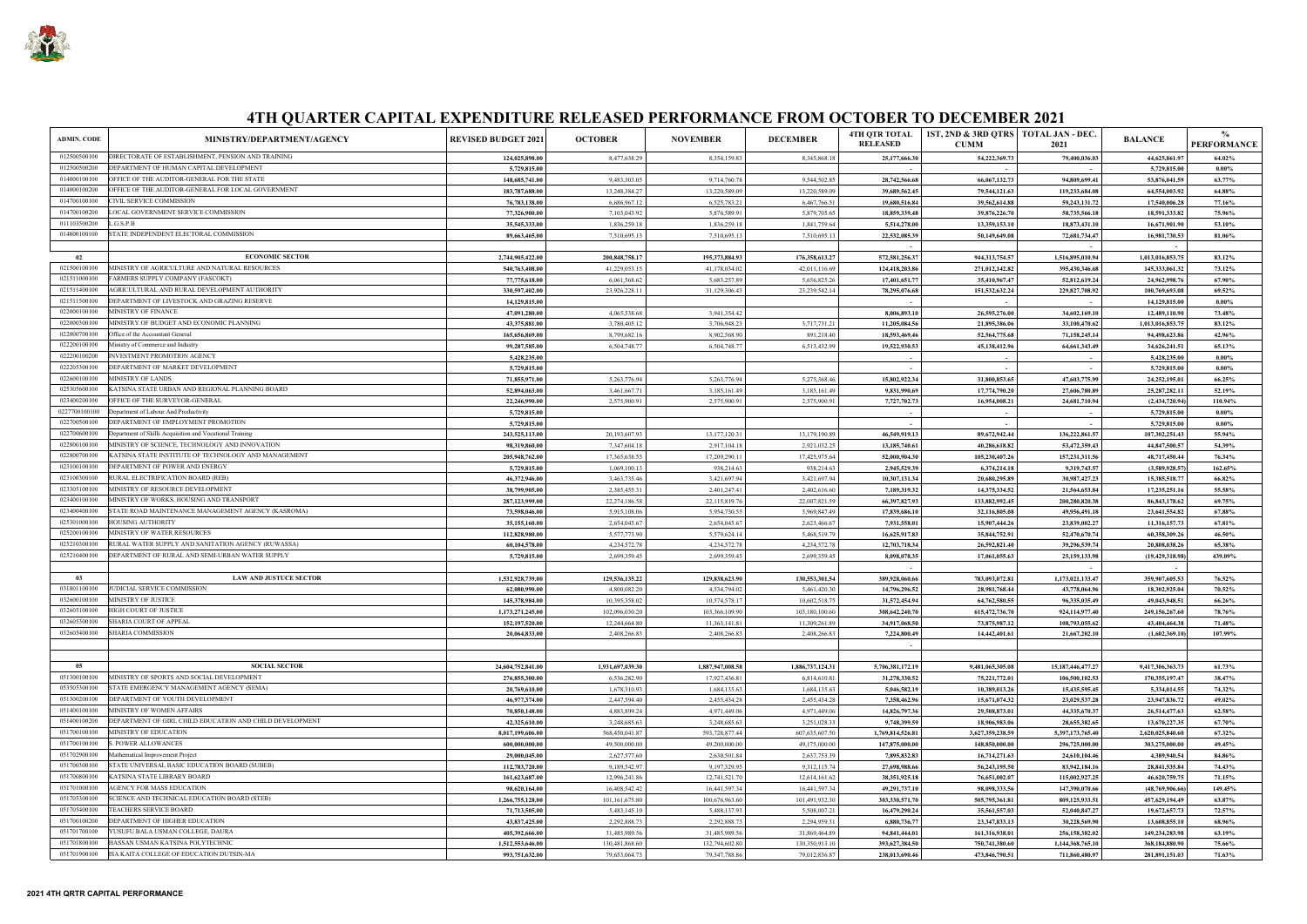| <b>ADMIN. CODE</b> | MINISTRY/DEPARTMENT/AGENCY                                  | <b>REVISED BUDGET 2021</b> | <b>OCTOBER</b>   | <b>NOVEMBER</b> | <b>DECEMBER</b>   | <b>4TH OTR TOTAL</b><br><b>RELEASED</b> | <b>1ST, 2ND &amp; 3RD</b><br><b>CUMM</b> |
|--------------------|-------------------------------------------------------------|----------------------------|------------------|-----------------|-------------------|-----------------------------------------|------------------------------------------|
| 051702100100       | UMARU MUSA YAR'ADUA UNIVERSITY, KATSINA                     | 2,678,791,963.00           | 182,736,971.88   | 184,839,055.67  | 183,447,752.88    | 551,023,780.43                          | 1,489,7                                  |
| 051705600100       | KATSINA STATE SCHOLARSHIP BOARD (KTSSB)                     | 43.688.886.00              | 3.466.939.08     | 3,468,778.54    | 3,425,174.92      | 10.360.892.54                           | 21,0                                     |
| 052100100100       | MINISTRY OF HEALTH                                          | 133,619,942.00             | 8,225,493.11     | 8,225,493.11    | 8,269,453.11      | 24,720,439.33                           | 47,7                                     |
| 052100200100       | CONTRIBUTORY HEALTH CARE DEVELOPMENT AGENCY                 | 34,051,649.00              | 3,528,664.34     | 3,658,610.67    | 3,681,565.48      | 10,868,840.49                           | 22,1                                     |
| 052100300100       | STATE PRIMARY HEALTH CARE DEVELOPMENT AGENCY (SPHCDA)       | 379,013,432.00             | 35,130,163.15    | 35,275,350.20   | 35,344,052.03     | 105,749,565.38                          | 210.0                                    |
| 052110400100       | COLLEGE OF NURSING AND MIDWIFERY                            | 283,397,997.00             | 21,705,377.59    | 21,638,785.92   | 22,204,312.81     | 65,548,476.32                           | 131,2                                    |
| 052110600100       | <b>COLLEGE OF HEALTH SCIENCES</b>                           | 307,834,248.00             | 28,980,660.82    | 28,928,511.73   | 28,829,079.46     | 86,738,252.01                           | 160,8                                    |
| 052111300200       | DRUGS SUPPLY MANAGEMENT AGENCY                              | 73,525,541.00              | 4,329,368.83     | 4,327,883.64    | 2,229,169.32      | 10,886,421.79                           | 27,5                                     |
| 052110200100       | HEALTH SERVICES MANAGEMENT BOARD (HSMB)                     | 6,408,079,390.00           | 567, 517, 846.64 | 483,870,342.70  | 484, 403, 122. 27 | 1,535,791,311.61                        | 2,961,4                                  |
| 052111600100       | STATE AGENCY FOR THE CONTROL OF AIDS                        | 65.042.661.00              | 5,852,515.15     | 5,852,515.15    | 5,866,993.64      | 17,572,023.94                           | 33.8                                     |
| 052111300100       | DEPARTMENT OF DRUGS, NARCOTICS AND HUMAN TRAFFICKING        | 21.004.215.00              | 2,229,169.32     | 2,229,169.32    | 2,229,169.32      | 6.687.507.96                            | 13.3                                     |
| 053500100100       | MINISTRY OF ENVIRONMENT                                     | 41,735,380.00              | 2.932.944.80     | 2,932,944.80    | 2,938,445.26      | 8.804.334.86                            | 17.4                                     |
| 053501600100       | STATE ENVIRONMENTAL PROTECTION AND SANITATION AGENCY (SEPA) | 246,254,295.00             | 19,611,996.84    | 19,611,996.48   | 19,611,996.48     | 58,835,989.80                           | 104.8                                    |
| 051900100200       | MINISTRY FOR RURAL DEVELOPMENT                              | 11.245.165.00              | 8,527,731.08     | 8.338.839.41    | 8,355,883.20      | 25,222,453.69                           | 52.3                                     |
| 055100300100       | DEPARTMENT OF COMMUNITY DEVELOPMENT                         | 5,729,815.00               | 244,143.90       | 257,285.80      | 257,285.80        | 758,715.50                              | 1,4                                      |
| 055100100100       | MINISTRY FOR LOCAL GOVERNMENT AND CHIEFTAINCY AFFAIRS       | 100,728,996.00             | 8,151,700.43     | 8,178,104.28    | 8,122,660.95      | 24,452,465.66                           | 48.8                                     |
|                    |                                                             |                            |                  |                 |                   |                                         |                                          |



| <b>ADMIN. CODE</b> | MINISTRY/DEPARTMENT/AGENCY                                                           | <b>REVISED BUDGET 2021</b>        | <b>OCTOBER</b>                                                          | <b>NOVEMBER</b>               | <b>DECEMBER</b>   | <b>4TH OTR TOTAL</b><br><b>RELEASED</b> | 1ST, 2ND & 3RD QTRS   TOTAL JAN - DEC.<br><b>CUMM</b> | 2021                             | <b>BALANCE</b>                   | $\frac{0}{0}$<br><b>PERFORMANCE</b> |
|--------------------|--------------------------------------------------------------------------------------|-----------------------------------|-------------------------------------------------------------------------|-------------------------------|-------------------|-----------------------------------------|-------------------------------------------------------|----------------------------------|----------------------------------|-------------------------------------|
| 051702100100       | UMARU MUSA YAR'ADUA UNIVERSITY, KATSINA                                              | 2,678,791,963.00                  | 182,736,971.88                                                          | 184,839,055.67                | 183,447,752.88    | 551,023,780.43                          | 1,489,758,430.10                                      | 2,040,782,210.53                 | 638,009,752.47                   | 76.18%                              |
| 051705600100       | KATSINA STATE SCHOLARSHIP BOARD (KTSSB)                                              | 43,688,886.00                     | 3,466,939.08                                                            | 3,468,778.54                  | 3,425,174.92      | 10,360,892.54                           | 21,085,529.56                                         | 31,446,422.10                    | 12,242,463.90                    | 71.98%                              |
| 052100100100       | MINISTRY OF HEALTH                                                                   | 133,619,942.00                    | 8,225,493.11                                                            | 8,225,493.11                  | 8,269,453.11      | 24,720,439.33                           | 47,715,825.66                                         | 72,436,264.99                    | 61,183,677.01                    | 54.21%                              |
| 052100200100       | CONTRIBUTORY HEALTH CARE DEVELOPMENT AGENCY                                          | 34,051,649.00                     | 3,528,664.34                                                            | 3,658,610.67                  | 3,681,565.48      | 10,868,840.49                           | 22,145,661.09                                         | 33,014,501.58                    | 1,037,147.42                     | 96.95%                              |
| 052100300100       | STATE PRIMARY HEALTH CARE DEVELOPMENT AGENCY (SPHCDA)                                | 379,013,432.00                    | 35,130,163.15                                                           | 35,275,350.20                 | 35,344,052.03     | 105,749,565.38                          | 210,018,938.08                                        | 315,768,503.46                   | 67,264,928.54                    | 83.31%                              |
| 052110400100       | COLLEGE OF NURSING AND MIDWIFERY                                                     | 283,397,997.00                    | 21,705,377.59                                                           | 21,638,785.92                 | 22,204,312.81     | 65,548,476.32                           | 131,211,549.18                                        | 196,760,025.50                   | 86,637,971.50                    | 69.43%                              |
| 052110600100       | COLLEGE OF HEALTH SCIENCES                                                           | 307,834,248.00                    | 28,980,660.82                                                           | 28,928,511.73                 | 28,829,079.46     | 86,738,252.01                           | 160,860,416.46                                        | 247,598,668.47                   | 60,235,579.53                    | 80.43%                              |
| 052111300200       | DRUGS SUPPLY MANAGEMENT AGENCY                                                       | 73,525,541.00                     | 4,329,368.83                                                            | 4,327,883.64                  | 2,229,169.32      | 10,886,421.79                           | 27,573,404.66                                         | 38,459,826.45                    | 35,065,714.55                    | 52.31%                              |
| 052110200100       | HEALTH SERVICES MANAGEMENT BOARD (HSMB)                                              | 6,408,079,390.00                  | 567,517,846.64                                                          | 483,870,342.70                | 484, 403, 122. 27 | 1,535,791,311.61                        | 2,961,495,776.33                                      | 4,497,287,087.94                 | 1,910,792,302.06                 | 70.18%                              |
| 052111600100       | STATE AGENCY FOR THE CONTROL OF AIDS                                                 | 65,042,661.00                     | 5,852,515.15                                                            | 5,852,515.15                  | 5,866,993.64      | 17,572,023.94                           | 33,868,083.92                                         | 51,440,107.86                    | 13,602,553.14                    | 79.09%                              |
| 052111300100       | DEPARTMENT OF DRUGS, NARCOTICS AND HUMAN TRAFFICKING                                 | 21,004,215.00                     | 2,229,169.32                                                            | 2,229,169.32                  | 2,229,169.32      | 6,687,507.96                            | 13,363,078.05                                         | 20,050,586.01                    | 953,628.99                       | 95.46%                              |
| 053500100100       | MINISTRY OF ENVIRONMENT                                                              | 41,735,380.00                     | 2,932,944.80                                                            | 2,932,944.80                  | 2,938,445.26      | 8,804,334.86                            | 17,409,292.69                                         | 26, 213, 627. 55                 | 15,521,752.45                    | 62.81%                              |
| 053501600100       | STATE ENVIRONMENTAL PROTECTION AND SANITATION AGENCY (SEPA)                          | 246,254,295.00                    | 19,611,996.84                                                           | 19,611,996.48                 | 19,611,996.48     | 58,835,989.80                           | 104,862,790.43                                        | 163,698,780.23                   | 82,555,514.77                    | 66.48%                              |
| 051900100200       | MINISTRY FOR RURAL DEVELOPMENT                                                       | 11,245,165.00                     | 8,527,731.08                                                            | 8,338,839.41                  | 8,355,883.20      | 25,222,453.69                           | 52,387,790.76                                         | 77,610,244.45                    | (66,365,079.45)                  | 690.17%                             |
| 055100300100       | DEPARTMENT OF COMMUNITY DEVELOPMENT                                                  | 5,729,815.00                      | 244,143.90                                                              | 257,285.80                    | 257,285.80        | 758,715.50                              | 1,464,461.20                                          | 2,223,176.70                     | 3,506,638.30                     | 38.80%                              |
| 055100100100       | MINISTRY FOR LOCAL GOVERNMENT AND CHIEFTAINCY AFFAIRS                                | 100,728,996.00                    | 8,151,700.43                                                            | 8,178,104.28                  | 8,122,660.95      | 24,452,465.66                           | 48,824,902.13                                         | 73,277,367.79                    | 27,451,628.21                    | 72.75%                              |
|                    | RECURRENT EXPENDITURE BUDGET PERFORMANCE 4TH QUARTER 2021                            |                                   |                                                                         |                               |                   |                                         |                                                       |                                  |                                  |                                     |
|                    |                                                                                      |                                   | REVISED OVER HEAD COSTS AND SPECIAL RELEASES MINISTRIES AND DEPARTMENTS |                               |                   |                                         |                                                       |                                  |                                  |                                     |
| <b>CODE</b>        | <b>MDAs</b>                                                                          | 2021 Revised                      | OCT. EXP.                                                               | <b>NOV. EXP.</b>              | DEC. EXP.         | <b>TOTAL</b>                            | 1st, 2nd,3rd Qtr TOTAL                                | <b>JAN-DEC TOTAL</b>             | <b>BALANCE</b>                   |                                     |
| $_{01}$            |                                                                                      |                                   |                                                                         |                               |                   |                                         |                                                       |                                  |                                  |                                     |
| 011100100100       | <b>ADMINISTRATIVE SECTOR</b>                                                         | 9,219,536,207.00                  | 214,199,983.00                                                          | 508,912,090.63                | 1,102,634,340.71  | 1,825,746,414.34                        | 3,735,861,588.45                                      | 5,561,608,002.79                 | 3,657,928,204.21                 | 60.32%                              |
| 011100100100       | <b>GOVERNMENT HOUSE</b>                                                              | 2,601,075,000.00                  | 14,172,675.00                                                           | 234,834,186.90                | 292,354,667.71    | 541,361,529.61                          | 1,402,586,520.20                                      | 1,943,948,049.81                 | 657,126,950.19                   | 74.74%                              |
| 011113200100       | DEPUTY GOVERNORS OFFICE<br>DEPARTMENT OF INTER-GOVERNMENTAL AND DEVELOPMENT PARTNERS | 328,745,176.00                    | 15,081,514.00                                                           | 31,187,882.00<br>7,560,462.36 | 48,168,718.00     | 94,438,114.00                           | 163, 563, 273. 72                                     | 258,001,387.72                   | 70,743,788.28                    | 78.48%<br>73.22%                    |
| 011104400100       | MIN. OF SPECIAL SERVICES                                                             | 164,847,159.00                    | 14,618,900.00                                                           |                               | 20,873,250.00     | 43,052,612.36                           | 77,640,983.92                                         | 120,693,596.28                   | 44,153,562.72                    |                                     |
| 011100700100       | DEPARTMENT OF EMPOWERMENT AND SOCIAL INTERVENTION                                    | 23,000,000.00                     | 909,998.00                                                              |                               |                   | 909,998.00                              | 4,404,400.00                                          | 5,314,398.00                     | 17,685,602.00                    | 23.11%                              |
| 011101000200       | SUSTAINABLE DEVELOPMENT GOALS (SDGS)                                                 | 11,935,323.00<br>4,798,000.00     | 521,120.00                                                              | $\sim$ $-$                    |                   | 521,120.00                              | 11,005,985.00                                         | 11,527,105.00                    | 408,218.00                       | 96.58%<br>31.17%                    |
| 011101000100       | STATE BUREAU OF PUBLIC PROCUREMENT                                                   | 3,500,000.00                      | 236,140.00                                                              | $\sim$                        |                   | 236,140.00                              | 1,259,426.00                                          | 1,495,566.00                     | 3,302,434.00<br>2,540,000.00     | 27.43%                              |
| 011101300100       | OFFICE OF THE SECRETARY TO THE GOVERNMENT OF THE STATE (SGS)                         | 663,158,220.00                    | 270,000.00<br>147,274,317.50                                            | $\sim$<br>4,917,620.00        | 227,679,014.00    | 270,000.00                              | 690,000.00                                            | 960,000.00<br>601,502,543.56     | 61,655,676.44                    | 90.70%                              |
| 011101300300       | SPECIAL ADVISER SECURITY                                                             |                                   |                                                                         |                               |                   | 379,870,951.50                          | 221,631,592.06                                        |                                  |                                  |                                     |
| 011103700100       | MINISTRY OF RELIGIOUS AFFAIRS                                                        | 36,000,000.00<br>16,194,833.00    | 909,998.00<br>599,610.00                                                | $\sim$                        | 6,628,918.00      | 7,538,916.00                            | 4,819,996.00                                          | 12,358,912.00<br>23,504,023.09   | 23,641,088.00<br>(7,309,190.09)  | 34.33%<br>145.13%                   |
| 011103700300       | PILGRIMS WELFARE BOARD                                                               | 18,050,885.00                     | 2,917,200.00                                                            | $\sim$<br>$\sim$ $-$          |                   | 599,610.00<br>2,917,200.00              | 22,904,413.09<br>581,010.00                           | 3,498,210.00                     | 14,552,675.00                    | 19.38%                              |
| 011103700300       | <b>HAJJ OPERATIONS</b>                                                               |                                   |                                                                         | $\sim$                        | $\sim$            |                                         |                                                       | 54,610,000.00                    |                                  | 3.63%                               |
| 011103700200       | <b>ISLAMIC EDUCATION BUREAU</b>                                                      | 1,504,140,835.00<br>17,460,354.00 | 450,731.00                                                              | $\sim$                        |                   | 450,731.00                              | 54,610,000.00                                         |                                  | 1,449,530,835.00                 | 16.35%                              |
| 011118300100       | DEPARTMENT OF BANKING AND FINANCE                                                    | 11,935,323.00                     | 367,822.00                                                              |                               |                   | 367,822.00                              | 2,403,910.00                                          | 2,854,641.00                     | 14,605,713.00<br>9,628,695.00    | 19.33%                              |
| 011200300100       | KATSINA STATE HOUSE OF ASSEMBLY                                                      |                                   | 174,661,177.00                                                          | $\sim$                        |                   |                                         | 1,938,806.00                                          | 2,306,628.00                     |                                  | 58.71%                              |
| 11200500100        | DEPT. OF LEGISLATIVE MATTERS                                                         | 2,497,832,176.00<br>7,840,000.00  | 448,597.00                                                              | 176,661,717.00<br>$\sim$      | 104,661,717.00    | 455,984,611.00<br>448,597.00            | 1,010,370,302.00<br>2,359,193.00                      | 1,466,354,913.00<br>2,807,790.00 | 1,031,477,263.00<br>5,032,210.00 | 35.81%                              |
| 012300100100       | MINISTRY OF INFORMATION, CULTURE AND HOME AFFAIRS                                    | 535,826,191.00                    | 43,037,500.00                                                           | 14,000,000.00                 | 369,330,056.00    | 426,367,556.00                          | 409,298,306.39                                        | 835,665,862.39                   | (299,839,671.39                  | 155.96%                             |
| 0122300100300      | DEPT. OF POLITICAL AFFAIRS                                                           | 212,471,205.00                    | 7,447,005.00                                                            | 16,250,000.00                 | 8,000,000.00      | 31,697,005.00                           | 105,418,134.00                                        | 137,115,139.00                   | 75,356,066.00                    | 64.53%                              |
| 0123001001200      | DEPT. OF PARTY LIAISON                                                               | 7,085,000.00                      | 395,837.00                                                              | $\sim$                        |                   | 395,837.00                              | 1,649,092.00                                          | 2,044,929.00                     | 5,040,071.00                     | 28.86%                              |
| 012300300100       | KATSINA STATE TELEVISION AUTHORITY (KTTV)                                            | 37,460,860.00                     | 416,738.00                                                              | $\sim$                        |                   | 416,738.00                              | 2,222,605.00                                          | 2,639,343.00                     | 34,821,517.00                    | 7.05%                               |
| 012300400100       | <b>KATSINA STATE RADIO</b>                                                           | 83,409,944.00                     | 478,271.00                                                              | $\sim$                        |                   | 478,271.00                              | 2,550,774.00                                          | 3,029,045.00                     | 80,380,899.00                    | 3.63%                               |
|                    | 012301300100 GOVERNMENT PRINTING PRESS                                               | 11,162,905.00                     | 502,329.00                                                              | $\sim$ $-$                    |                   | 502,329.00                              | 2,678,993.00                                          | 3,181,322.00                     | 7,981,583.00                     | 28.50%                              |
| 012301500100       | HISTORY AND CULTURE BUREAU                                                           | 21,310,305.00                     | 461,216.00                                                              | $\sim$                        |                   | 461,216.00                              | 2,389,830.00                                          | 2,851,046.00                     | 18,459,259.00                    | 13.38%                              |
| 012500100100       | OFFICE OF THE HEAD OF CIVIL SERVICE OF THE STATE (HOCSS)                             | 98,801,556.00                     | 2,676,625.00                                                            | 12,477,023.84                 | 23,394,000.00     | 38,547,648.84                           | 91,796,080.50                                         | 130,343,729.34                   | (31, 542, 173.34)                | 131.92%                             |
| 012500500100       | DIRECTORATE OF ESTABLISHMENT, PENSION AND TRAINING                                   | 129,893,379.00                    | 2,997,210.00                                                            | 3,250,298.53                  |                   | 6,247,508.53                            | 59,405,674.14                                         | 65, 653, 182. 67                 | 64,240,196.33                    | 50.54%                              |
| 012500500200       | DEPARTMENT OF HUMAN CAPITAL DEVELOPMENT                                              | 17,200,000.00                     | 514,000.00                                                              | $\sim 10^{-1}$                | $\sim$            | 514,000.00                              | 2,708,000.00                                          | 3,222,000.00                     | 13,978,000.00                    | 18.73%                              |
| 014000100100       | OFFICE OF THE AUDITOR-GENERAL FOR THE STATE                                          | 73,825,800.00                     | 4,695,434.00                                                            | 1,875,000.00                  | 340,000.00        | 6,910,434.00                            | 48,720,644.00                                         | 55,631,078.00                    | 18,194,722.00                    | 75.35%                              |
| 014000100200       | OFFICE OF THE AUDITOR-GENERAL FOR LOCAL GOVERNMENT                                   | 33,463,210.00                     | 761,775.00                                                              | $\sim$                        |                   | 761,775.00                              | 11,337,139.00                                         | 12,098,914.00                    | 21,364,296.00                    | 36.16%                              |
| 014700100100       | CIVIL SERVICE COMMISSION                                                             | 16,647,716.00                     | 487,326.00                                                              | 3,520,400.00                  | 1,204,000.00      | 5,211,726.00                            | 2,599,080.00                                          | 7,810,806.00                     | 8,836,910.00                     | 46.92%                              |
| 014700100200       | LOCAL GOVERNMENT SERVICE COMMISSION                                                  | 3,549,382.00                      | 195,327.00                                                              | $\sim$                        |                   | 195,327.00                              | 1,419,753.00                                          | 1,615,080.00                     | 1,934,302.00                     | 45.50%                              |
| 011103500200       | L.G.S.P.B                                                                            | 2,869,090.00                      | 215,180.00                                                              | $\sim$                        | $\sim$            | 215,180.00                              | 1,147,638.00                                          | 1,362,818.00                     | 1,506,272.00                     | 47.50%                              |
| 014800100100       | STATE INDEPENDENT ELECTORAL COMMISSION                                               | 24,046,380.00                     | 271,868.00                                                              | 2,377,500.00                  |                   | 2,649,368.00                            | 7,750,034.43                                          | 10,399,402.43                    | 13,646,977.57                    | 43.25%                              |
|                    |                                                                                      |                                   |                                                                         |                               |                   |                                         |                                                       |                                  |                                  |                                     |
| 02                 | <b>ECONOMIC SECTOR</b>                                                               | 6,884,031,682.00                  | 283, 614, 247. 65                                                       | 371,703,966.02                | 247,977,485.15    | 903,295,698.82                          | 2,021,786,935.34                                      | 2,925,082,634.16                 | 3,958,949,047.84                 | 42.49%                              |
| 021500100100       | MINISTRY OF AGRICULTURE AND NATURAL RESOURCES                                        | 28,776,018.00                     | 1,640,722.00                                                            |                               |                   | 2,083,522.00                            | 8,795,736.00                                          | 10,879,258.00                    | 17,896,760.00                    | 37.81%                              |
| 021511000100       | FARMERS SUPPLY COMPANY (FASCOKT)                                                     | 66,059,305.00                     | 304,447.00                                                              | $\sim$                        |                   | 304,447.00                              | 1,624,219.00                                          | 1,928,666.00                     | 64,130,639.00                    | 2.92%                               |
| 021511400100       | AGRICULTURAL AND RURAL DEVELOPMENT AUTHORITY                                         | 15,523,948.00                     | 815,007.00                                                              |                               | $\sim$            | 815,007.00                              | 4,877,726.00                                          | 5,692,733.00                     | 9,831,215.00                     | 36.67%                              |
| 021511500100       | DEPARTMENT OF LIVESTOCK AND GRAZING RESERVE                                          | 27,575,000.00                     | 899,072.00                                                              | $\sim$                        |                   | 899,072.00                              | 4,858,724.00                                          | 5,757,796.00                     | 21,817,204.00                    | 20.88%                              |
| 022000100100       | MINISTRY OF FINANCE                                                                  | 188,705,176.00                    | 5,000,000.00                                                            | 1,985,000.00                  | 15,500,000.00     | 22,485,000.00                           | 47,675,650.00                                         | 70,160,650.00                    | 118,544,526.00                   | 37.18%                              |
| 022000700100       | OFFICE OF THE ACCT. GEN.                                                             | 3,589,720,000.00                  | 168, 383, 335.65                                                        | 358,698,028.02                | 152,222,337.15    | 679,303,700.82                          | 1,240,189,694.10                                      | 1,919,493,394.92                 | 1,670,226,605.08                 | 53.47%                              |
| 022000300100       | MINISTRY OF BUDGET AND ECONOMIC PLANNING                                             | 392,100,000.00                    | 4,013,000.00                                                            | $\sim$                        | 15,000,000.00     | 19,013,000.00                           | 156,419,050.00                                        | 175,432,050.00                   | 216,667,950.00                   | 44.74%                              |
| 022000700100       | <b>State Bureau of Statistics</b>                                                    | 15,000,000.00                     | 622,500.00                                                              | $\sim$ $-$                    |                   | 622,500.00                              | 1,650,000.00                                          | 2,272,500.00                     | 12,727,500.00                    | 15.15%                              |
| 022200100100       | MINISTRY OF COMMERCE, INDUSTRY AND TOURISM                                           | 38,885,097.00                     | 2,595,000.00                                                            | $\sim$                        | 1,400,000.00      | 3,995,000.00                            | 13,448,204.00                                         | 17,443,204.00                    | 21,441,893.00                    | 44.86%                              |

#### **RECURRENT EXPENDITURE BUDGET PERFORMANCE 4TH QUARTER 2021**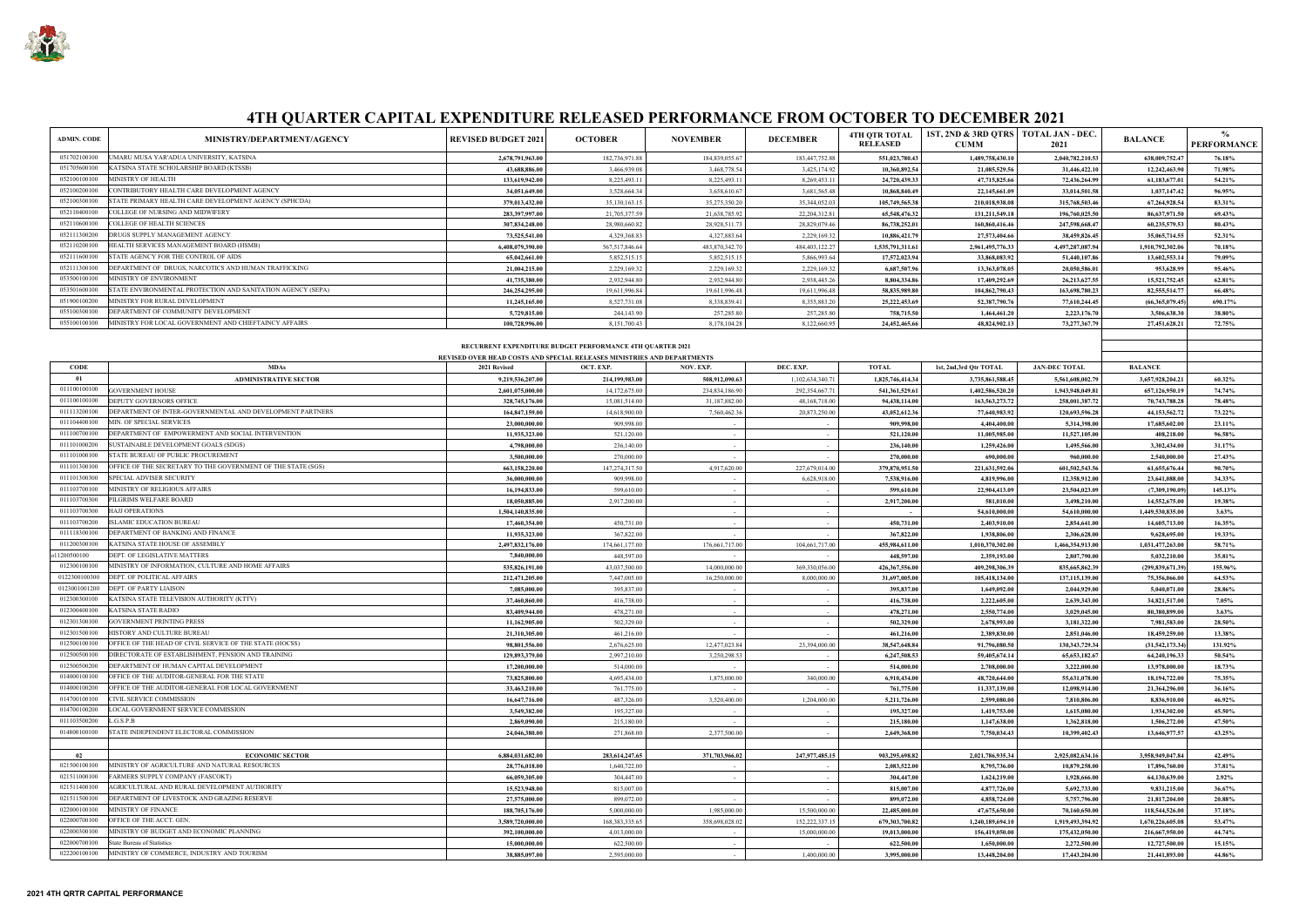

| <b>ADMIN. CODE</b> | MINISTRY/DEPARTMENT/AGENCY                                  | <b>REVISED BUDGET 2021</b>      | <b>OCTOBER</b>  | <b>NOVEMBER</b> | <b>DECEMBER</b> | <b>4TH QTR TOTAL</b><br><b>RELEASED</b> | 1ST, 2ND & 3RD QTRS   TOTAL JAN - DEC.<br><b>CUMM</b> | 2021              | <b>BALANCE</b>     | $\frac{0}{0}$<br><b>PERFORMANCE</b> |
|--------------------|-------------------------------------------------------------|---------------------------------|-----------------|-----------------|-----------------|-----------------------------------------|-------------------------------------------------------|-------------------|--------------------|-------------------------------------|
| 022200100200       | INVESTMENT PROMOTION AGENCY                                 | 14,000,000.00                   | 450,000.00      | $\sim$ $-$      | $\sim$          | 450,000.00                              | 2,400,000.00                                          | 2,850,000.00      | 11,150,000.00      | 20.36%                              |
| 022205300100       | DEPARTMENT OF MARKET DEVELOPMENT                            | 7,745,000.00                    | 551,311.00      | $\sim$          |                 | 551,311.00                              | 2,687,995.00                                          | 3,239,306.00      | 4,505,694.00       | 41.82%                              |
| 022600100100       | MINISTRY OF LANDS                                           | 42,638,760.00                   | 891,664.00      | $\sim$          |                 | 891,664.00                              | 4,755,532.00                                          | 5,647,196.00      | 36,991,564.00      | 13.24%                              |
| 025305600100       | KATSINA STATE URBAN AND REGIONAL PLANNING BOARD             | 112,442,060.00                  | 248,956.00      | $\sim 10^{-1}$  |                 | 248,956.00                              | 1,327,592.00                                          | 1,576,548.00      | 110,865,512.00     | 1.40%                               |
| 023400200100       | OFFICE OF THE SURVEYOR-GENERAL                              | 5,104,260.00                    | 234,547.00      | $\sim$          |                 | 234,547.00                              | 1,250,927.00                                          | 1,485,474.00      | 3,618,786.00       | 29.10%                              |
| 022700100100       | DEPT. OF LABOUR AND PRODUCTIVITY                            | 27,320,000.00                   | 778,500.00      | $\sim$          | 500,000.00      | 1,278,500.00                            | 3,953,450.00                                          | 5,231,950.00      | 22,088,050.00      | 19.15%                              |
| 022700500100       | DEPARTMENT OF EMPLOYMENT PROMOTION                          | 82,665,000.00                   | 13,695,237.00   |                 | 2,795,000.00    | 16,490,237.00                           | 42,708,592.00                                         | 59,198,829.00     | 23,466,171.00      | 71.61%                              |
| 022800100100       | MINISTRY OF SCIENCE, TECHNOLOGY AND INNOVATION              | 23,507,978.00                   | 329,187.00      | 1,135,648.00    | 1,135,648.00    | 2,600,483.00                            | 7,441,662.00                                          | 10,042,145.00     | 13,465,833.00      | 42.72%                              |
| 022800700100       | KATSINA STATE INSTITUTE OF TECHNOLOGY AND MANAGEMENT        | 67,411,667.00                   | 2,680,859.00    |                 |                 | 2,680,859.00                            | 13,404,322.00                                         | 16,085,181.00     | 51,326,486.00      | 23.86%                              |
| 023100100100       | DEPARTMENT OF POWER AND ENERGY                              | 5,240,000.00                    | 357,353.00      | $\sim$          |                 | 357,353.00                              | 126,774,496.24                                        | 127, 131, 849. 24 | (121, 891, 849.24) | 2426.18%                            |
| 023100300100       | RURAL ELECTRIFICATION BOARD (REB)                           | 4,025,089.00                    | 291,670.00      | $\sim$          | $\sim$          | 291,670.00                              | 1,484,088.00                                          | 1,775,758.00      | 2,249,331.00       | 44.12%                              |
| 023305100100       | MINISTRY OF RESOURCE DEVELOPMENT                            | 32,942,380.00                   | 763,407.00      | $\sim$ $-$      |                 | 763,407.00                              | 4,504,542.00                                          | 5,267,949.00      | 27,674,431.00      | 15.99%                              |
| 023400100100       | MINISTRY OF WORKS, HOUSING AND TRANSPORT                    | 22,442,326.00                   | 2,942,219.00    | $\sim$          |                 | 2,942,219.00                            | 21,007,849.00                                         | 23,950,068.00     | (1,507,742.00)     | 106.72%                             |
| 023400100100       | <b>KTSTA</b>                                                | 863,029,200.00                  |                 | $\sim$          |                 |                                         |                                                       |                   | 863,029,200.00     | $0.00\%$                            |
| 023400400100       | STATE ROAD MAINTENANCE MANAGEMENT AGENCY (KASROMA)          | 218,387,367.00                  | 13, 101, 211.00 | 9,885,290.00    | 5,087,000.00    | 28,073,501.00                           | 45,851,048.00                                         | 73,924,549.00     | 144,462,818.00     | 33.85%                              |
| 025301000100       | HOUSING AUTHORITY                                           | 19,968,724.00                   | 280,741.00      |                 |                 | 280,741.00                              | 1,497,287.00                                          | 1,778,028.00      | 18,190,696.00      | 8.90%                               |
| 025200100100       | MINISTRY OF WATER RESOURCES                                 | 955,767,089.00                  | 61,055,042.00   | $\sim$          | 54,337,500.00   | 115,392,542.00                          | 255,476,687.00                                        | 370,869,229.00    | 584,897,860.00     | 38.80%                              |
| 025210300100       | RURAL WATER SUPPLY AND SANITATION AGENCY (RUWASSA)          | 6,555,238.00                    | 344,148.00      | $\sim$          |                 | 344,148.00                              | 1,835,463.00                                          | 2,179,611.00      | 4,375,627.00       | 33.25%                              |
| 025210400100       | DEPARTMENT OF RURAL AND SEMI-URBAN WATER SUPPLY             | 10,495,000.00                   | 345,112.00      | $\sim$          |                 | 345,112.00                              | 3,886,400.00                                          | 4,231,512.00      | 6,263,488.00       | 40.32%                              |
|                    |                                                             |                                 |                 |                 |                 |                                         |                                                       |                   | $\sim$             |                                     |
| 03                 | <b>LAW AND JUSTUCE SECTOR</b>                               | 1,795,678,138.00                | 48,868,662.00   | 20,789,441.00   | 18,789,441.00   | 88,447,544.00                           | 763,962,162.70                                        | 852,409,706.70    | 943,268,431.30     | 47.47%                              |
| 031801100100       | JUDICIAL SERVICE COMMISSION                                 | 36,930,175.00                   | 4,620,260.00    | 1,569,181.00    | 1,569,181.00    | 7,758,622.00                            | 23,981,905.00                                         | 31,740,527.00     | 5,189,648.00       | 85.95%                              |
| 032600100100       | MINISTRY OF JUSTICE                                         | 1,250,690,000.00                | 25,400,000.00   |                 |                 | 25,400,000.00                           | 362, 137, 878.70                                      | 387,537,878.70    | 863, 152, 121.30   | 30.99%                              |
| 032605100100       | <b>HIGH COURT OF JUSTICE</b>                                | 362,050,000.00                  | 12,600,000.00   | 12,600,000.00   | 12,600,000.00   | 37,800,000.00                           | 301,575,000.00                                        | 339,375,000.00    | 22,675,000.00      | 93.74%                              |
| 032605300100       | SHARIA COURT OF APPEAL                                      | 125,943,130.00                  | 5,930,000.00    | 6,620,260.00    | 4,620,260.00    | 17,170,520.00                           | 73,123,011.00                                         | 90,293,531.00     | 35,649,599.00      | 71.69%                              |
| 032605400100       | SHARIA COMMISSION                                           | 20,064,833.00                   | 318,402.00      |                 |                 | 318,402.00                              | 3,144,368.00                                          | 3,462,770.00      | 16,602,063.00      | 17.26%                              |
|                    |                                                             |                                 |                 |                 |                 |                                         |                                                       |                   |                    |                                     |
| 05                 | <b>SOCIAL SECTOR</b>                                        | 5,753,336,399.00                | 102,372,532.00  | 185,095,439.00  | 59,454,973.00   | 346,922,944.00                          | 784,071,884.00                                        | 1,130,994,828.00  | 4,622,341,571.00   | 19.66%                              |
| 051300100100       | MINISTRY OF SPORTS AND SOCIAL DEVELOPMENT                   | 503,356,180.00                  | 11,198,853.00   | 7,188,667.00    | 22,588,039.00   | 40,975,559.00                           | 252,353,968.00                                        | 293,329,527.00    | 210,026,653.00     | 58.27%                              |
| 051300100100       | <b>SPORTS COUNCIL</b>                                       | 26,284,000.00                   | 500,000.00      |                 |                 | 500,000.00                              | 2,500,000.00                                          | 3,000,000.00      | 23,284,000.00      | 11.41%                              |
| 053505300100       | STATE EMERGENCY MANAGEMENT AGENCY (SEMA)                    | 26,843,265.00                   | 801,132.00      | $\sim$ $-$      |                 | 801,132.00                              | 4,267,263.00                                          | 5,068,395.00      | 21,774,870.00      | 18.88%                              |
| 051300200100       | DEPARTMENT OF YOUTH DEVELOPMENT                             | 12,321,554.00                   | 455,715.00      | $\sim$          |                 | 455,715.00                              | 27,192,675.00                                         | 27,648,390.00     | (15,326,836.00)    | 224.39%                             |
| 051400100100       | MINISTRY OF WOMEN AFFAIRS                                   | 13,534,024.00                   | 745,423.00      | $\sim$          |                 | 745,423.00                              | 6,009,399.00                                          | 6,754,822.00      | 6,779,202.00       | 49.91%                              |
| 051400100200       | DEPARTMENT OF GIRL CHILD EDUCATION AND CHILD DEVELOPMENT    | 42,460,000.00                   | 1,599,899.00    | 1,250,000.00    | 1,250,000.00    | 4,099,899.00                            | 19,198,134.00                                         | 23,298,033.00     | 19,161,967.00      | 54.87%                              |
| 051400200100       | DEPARTMENT OF SKILLS ACQUISITION AND VOCATIONAL TRAINING    | 36,809,108.00                   | 1,225,074.00    |                 |                 | 1,225,074.00                            | 6,575,073.00                                          | 7,800,147.00      | 29,008,961.00      | 21.19%                              |
| 051700100100       | MINISTRY OF EDUCATION                                       | 737,815,370.00                  | 17,613,900.00   | 45,265,490.00   | 18,009,470.00   | 80,888,860.00                           | 103,284,573.00                                        | 184,173,433.00    | 553,641,937.00     | 24.96%                              |
| 051700300100       | STATE UNIVERSAL BASIC EDUCATION BOARD (SUBEB)               | 75,340,090.00                   | 5,245,007.00    |                 |                 | 5,245,007.00                            | 24,594,418.00                                         | 29,839,425.00     | 45,500,665.00      | 39.61%                              |
| 051700800100       | KATSINA STATE LIBRARY BOARD                                 | 4,207,517.00                    | 237,093.00      | $\sim$          |                 | 237,093.00                              | 1,246,503.00                                          | 1,483,596.00      | 2,723,921.00       | 35.26%                              |
| 051701000100       | AGENCY FOR MASS EDUCATION                                   | 5,378,452.00                    | 253,381.00      | $\sim$          | $\sim$          | 253,381.00                              | 1,351,376.00                                          | 1,604,757.00      | 3,773,695.00       | 29.84%                              |
| 051705400100       | TEACHERS SERVICE BOARD                                      | 11,036,854.00                   | 655,262.00      | $\sim$          |                 | 655,262.00                              | 3,494,740.00                                          | 4,150,002.00      | 6,886,852.00       | 37.60%                              |
| 051702900100       | MATHEMATICAL IMPROVEMENT PROJECT                            | 5,732,972.00                    | 306,221.00      |                 |                 | 306,221.00                              | 1,633,189.00                                          | 1,939,410.00      | 3,793,562.00       | 33.83%                              |
| 051705300100       | SCIENCE AND TECHNICAL EDUCATION BOARD (STEB)                | 873,559,108.00                  | 15,458,216.00   | 46,818,450.00   | 2,388,975.00    | 64,665,641.00                           | 54,010,320.00                                         | 118,675,961.00    | 754,883,147.00     | 13.59%                              |
| 051700100200       | DEPARTMENT OF HIGHER EDUCATION                              | 44,402,375.00                   | 662,500.00      | $\sim$          | 207,000.00      | 869,500.00                              | 2,847,500.00                                          | 3,717,000.00      | 40,685,375.00      | 8.37%                               |
| 051705600100       | KATSINA STATE SCHOLARSHIP BOARD (KTSSB)                     | 55,013,410.00                   | 1,188,046.00    | $\sim$          |                 | 1,188,046.00                            | 6,336,257.00                                          | 7,524,303.00      | 47,489,107.00      | 13.68%                              |
| 051701700100       | YUSUFU BALA USMAN COLLEGE, DAURA                            | 94,332,542.00                   | 1,074,940.00    | $\sim 10^{-11}$ | $\sim$          | 1,074,940.00                            | 5,733,017.00                                          | 6,807,957.00      | 87,524,585.00      | $7.22\%$                            |
| 051701800100       | HASSAN USMAN KATSINA POLYTECHNIC                            | 621,001,157.00                  | 2,344,061.00    | $\sim$          | $\sim$          | 2,344,061.00                            | 12,501,664.00                                         | 14,845,725.00     | 606,155,432.00     | 2.39%                               |
| 051701900100       | ISA KAITA COLLEGE OF EDUCATION DUTSIN-MA                    | 174,018,028.00                  | 1,292,852.00    | $\sim$          | $\sim$          | 1,292,852.00                            | 12,215,601.00                                         | 13,508,453.00     | 160,509,575.00     | 7.76%                               |
| 051702100100       | UMARU MUSA YAR'ADUA UNIVERSITY, KATSINA                     | 726,133,642.00                  | 10,228,991.00   | $\sim 10^{-1}$  | $\sim$          | 10,228,991.00                           | 54,554,644.00                                         | 64,783,635.00     | 661,350,007.00     | 8.92%                               |
| 052100100100       | MINISTRY OF HEALTH                                          | 53,610,000.00                   | 2,064,822.00    | 1,695,000.00    | 300,000.00      | 4,059,822.00                            | 7,432,194.00                                          | 11,492,016.00     | 42,117,984.00      | 21.44%                              |
| 052100200100       | CONTRIBUTORY HEALTH CARE DEVELOPMENT AGENCY                 | 12,012,000.00                   | 411,527.00      | $\sim$          |                 | 411,527.00                              | 2,154,816.00                                          | 2,566,343.00      | 9,445,657.00       | 21.36%                              |
| 052100300100       | STATE PRIMARY HEALTH CARE DEVELOPMENT AGENCY (SPHCDA)       | 136,917,776.00                  | 4,672,438.00    | 64,154,677.00   | $\sim$          | 68,827,115.00                           | 38,034,618.00                                         | 106,861,733.00    | 30,056,043.00      | 78.05%                              |
| 052110400100       | COLLEGE OF NURSING AND MIDWIFERY                            | 39,463,000.00                   | 811,797.00      |                 | $\sim$          | 811,797.00                              | 4,589,586.00                                          | 5,401,383.00      | 34,061,617.00      | 13.69%                              |
| 052110600100       | COLLEGE OF HEALTH SCIENCES                                  | 42,133,000.00                   | 947,242.00      | $\sim$          | $\sim$          | 947,242.00                              | 5,051,981.00                                          | 5,999,223.00      | 36,133,777.00      | 14.24%                              |
| 052111300200       | DRUGS SUPPLY MANAGEMENT AGENCY                              | 3,500,000.00                    | 183,749.00      | 1,691,666.00    |                 | 1,875,415.00                            | 3,689,915.00                                          | 5,565,330.00      | (2,065,330.00)     | 159.01%                             |
| 052110200100       | HEALTH SERVICES MANAGEMENT BOARD (HSMB)                     | 918,917,053.00                  | 15,111,489.00   | 14,711,489.00   | 14,711,489.00   | 44,534,467.00                           | 73,557,445.00                                         | 118,091,912.00    | 800, 825, 141.00   | 12.85%                              |
| 052111600100       | STATE AGENCY FOR THE CONTROL OF AIDS                        | 114,973,524.00                  | 450,000.00      |                 |                 | 450,000.00                              | 24,274,000.00                                         | 24,724,000.00     | 90,249,524.00      | 21.50%                              |
| 052111300100       | DEPARTMENT OF DRUGS, NARCOTICS AND HUMAN TRAFFICKING        | 251,118,695.00                  | 2,573,541.00    |                 |                 | 2,573,541.00                            | 12,537,080.00                                         | 15,110,621.00     | 236,008,074.00     | 6.02%                               |
| 053500100100       | MINISTRY OF ENVIRONMENT                                     | 5,918,038.00                    | 363,013.00      | 2,320,000.00    | $\sim$          | 2,683,013.00                            | 1,902,737.00                                          | 4,585,750.00      | 1,332,288.00       | 77.49%                              |
| 053501600100       | STATE ENVIRONMENTAL PROTECTION AND SANITATION AGENCY (SEPA) | 34,598,665.00                   | 283,427.00      | $\sim$          | $\sim$          | 283,427.00                              | 1,511,610.00                                          | 1,795,037.00      | 32,803,628.00      | 5.19%                               |
| 051900100200       | MINISTRY FOR RURAL DEVELOPMENT                              | 32,630,000.00                   | 614,350.00      | $\sim$          | $\sim$          | 614,350.00                              | 3,243,200.00                                          | 3,857,550.00      | 28,772,450.00      | 11.82%                              |
| 055100300100       | DEPARTMENT OF COMMUNITY DEVELOPMENT                         | 8,965,000.00                    | 394,075.00      | $\sim$          | $\sim$          | 394,075.00                              | 2,068,400.00                                          | 2,462,475.00      | 6,502,525.00       | 27.47%                              |
| 055100100100       | MINISTRY FOR LOCAL GOVERNMENT AND CHIEFTAINCY AFFAIRS       | 9,000,000.00                    | 404,496.00      | $\sim$          | $\sim$          | 404,496.00                              | 2,123,988.00                                          | 2,528,484.00      | 6,471,516.00       | 28.09%                              |
|                    |                                                             |                                 |                 |                 |                 |                                         |                                                       |                   |                    |                                     |
|                    |                                                             | <b>KATSINA STATE GOVERNMENT</b> |                 |                 |                 |                                         |                                                       |                   |                    |                                     |